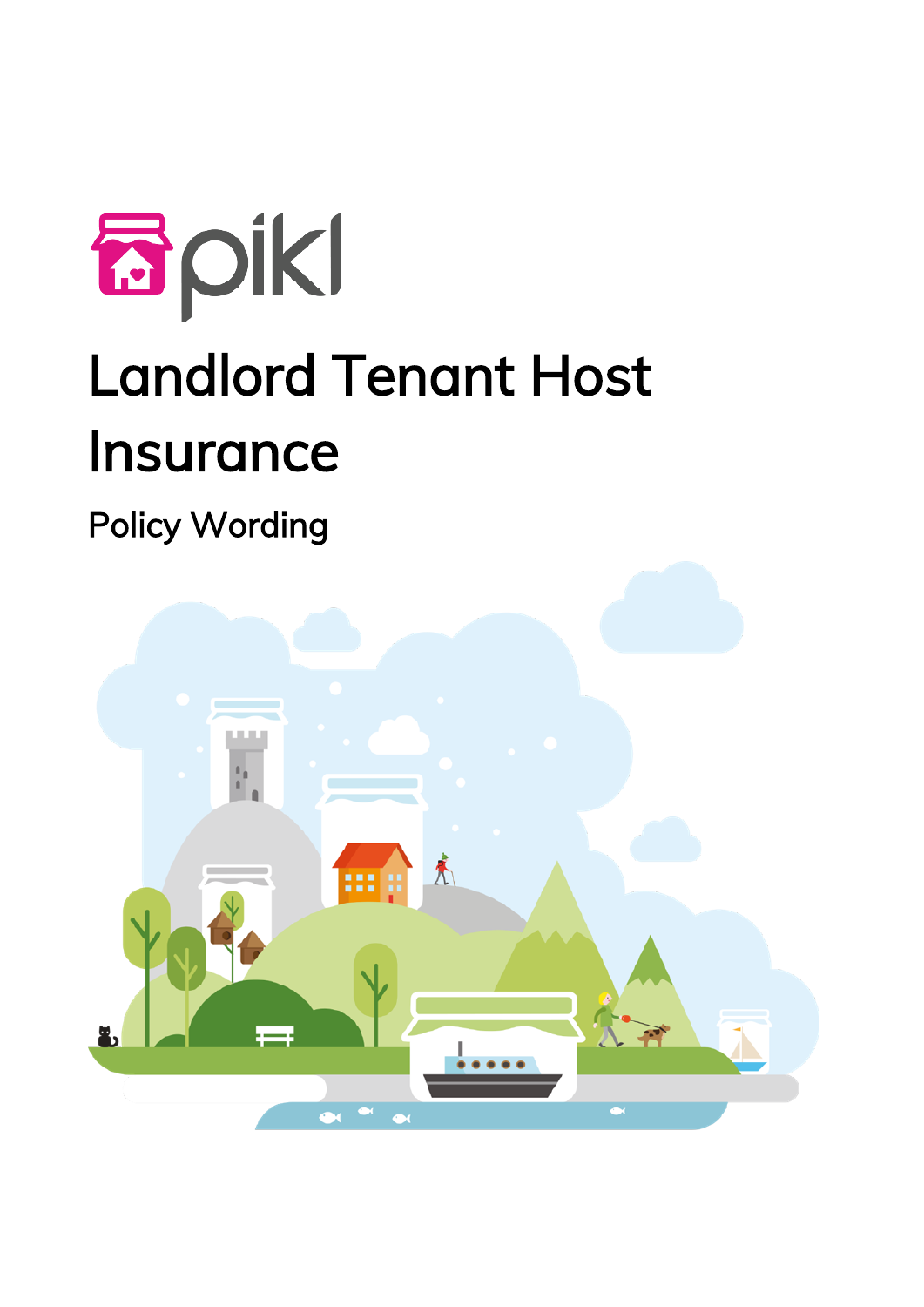

# **Contents**

| <b>About this Policy</b>                                     |         |
|--------------------------------------------------------------|---------|
| How to make a claim                                          | Page 4  |
| <b>General information</b>                                   | Page 3  |
| Complaints                                                   | Page 5  |
| <b>Financial Services Compensation Scheme</b>                | Page 6  |
| <b>General Policy Conditions, Exclusions and Definitions</b> |         |
| Definitions                                                  | Page 7  |
| Information provided by you                                  | Page 9  |
| Cancellation                                                 | Page 9  |
| Payment of premiums                                          | Page 10 |
| General conditions                                           | Page 10 |
| General exclusions                                           | Page 11 |
| Rights of third parties                                      | Page 13 |
| Sanctions                                                    | Page 13 |
| Our rights of subrogation                                    | Page 13 |
| Governing law and jurisdiction                               | Page 14 |
| <b>The Cover</b>                                             |         |
| <b>Buildings</b>                                             | Page 14 |
| Contents                                                     | Page 15 |
| Electric and Hybrid Home Charging Units                      | Page 19 |
| Legal liability                                              | Page 19 |
| Legal expenses                                               | Page 22 |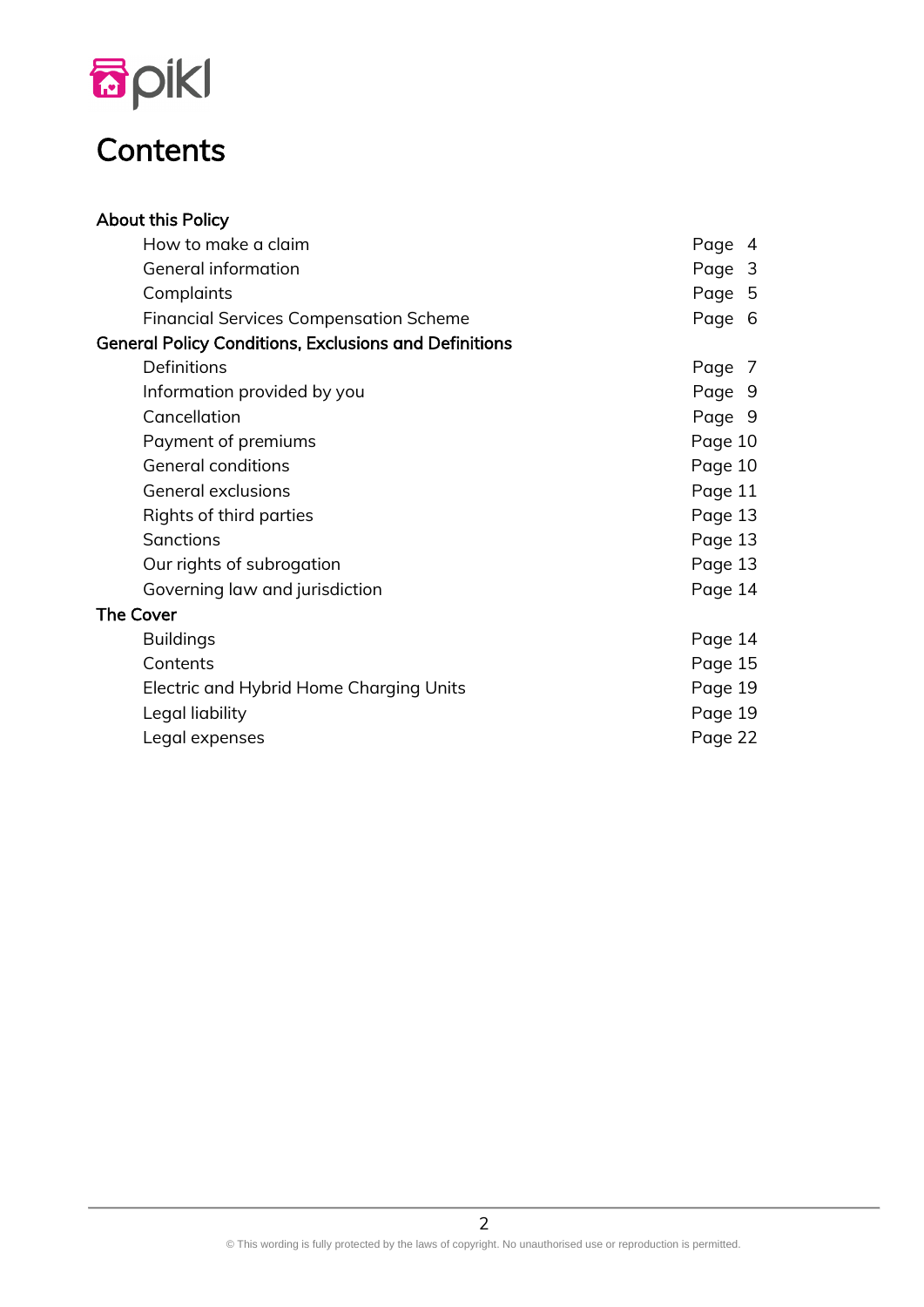

# **About This Policy**

This insurance is administered by Pikl Insurance Services Ltd (Pikl) and is underwritten by **Your Insurers**.

# **Pikl Insurance Services Ltd**

Pikl Insurance Services Ltd is a company incorporated in England and Wales under No. 10449346, and whose registered address is Suite B, 2<sup>nd</sup> Floor, The Atrium, St Georges Street, Norwich, NR3 1AB. Pikl are authorised and regulated by the Financial Conduct Authority. Firm Reference no. 773457.

The Financial Services register can be checked by visiting their website on [https://register.fca.org.uk/.](https://register.fca.org.uk/)

All **Insurers** providing cover under this **Policy** are authorised by the Prudential Regulation Authority and regulated by the Financial Conduct Authority and the Prudential Regulation Authority, unless stated otherwise on **Your Policy** schedule.

In return for the payment of **Your** premium **We** will provide the insurance cover detailed in **Your Policy** schedule and this **Policy** document, subject to the terms and conditions, and exclusions shown in this document for all claims occurring during a **Valid Booking**.

**Your Policy** is valid for the **Period of Insurance** as shown on **Your Policy** schedule.

Please refer to the **Policy** documents provided to **You** when the **Policy** was purchased or amended, for details of the type and level of cover **Your Policy** provides.

# **Your Insurers**

This policy is arranged by **Your Insurance Provider** and administered by Pikl Insurances Services Limited and underwritten by First Underwriting on behalf of Accredited Insurance (Europe) Limited – UK Branch for all sections except Legal Expenses which is provided by ARAG plc and is underwritten by AmTrust Europe Limited.

Pikl Insurance Services Ltd is a company incorporated in England and Wales under No. 10449346, and whose registered address is Suite B, 2<sup>nd</sup> Floor, The Atrium, St Georges Street, Norwich, NR3 1AB. Pikl are appointed as Insurers' Agents and are authorised and regulated by the Financial Conduct Authority under reference 773457.

First Underwriting Limited is registered in England & Wales, Company Number 07857938 and is authorised and Regulated by the Financial Conduct Authority under Firms Registration Number (FRN) 624585.

Accredited Insurance (Europe) Limited – UK Branch (UK Company Number: BR021362; FRN:608422) is the UK Branch of Accredited Insurance (Europe) Limited which is incorporated in Malta (Company number:C59505) with limited liability and with its Registered Office and principal place of business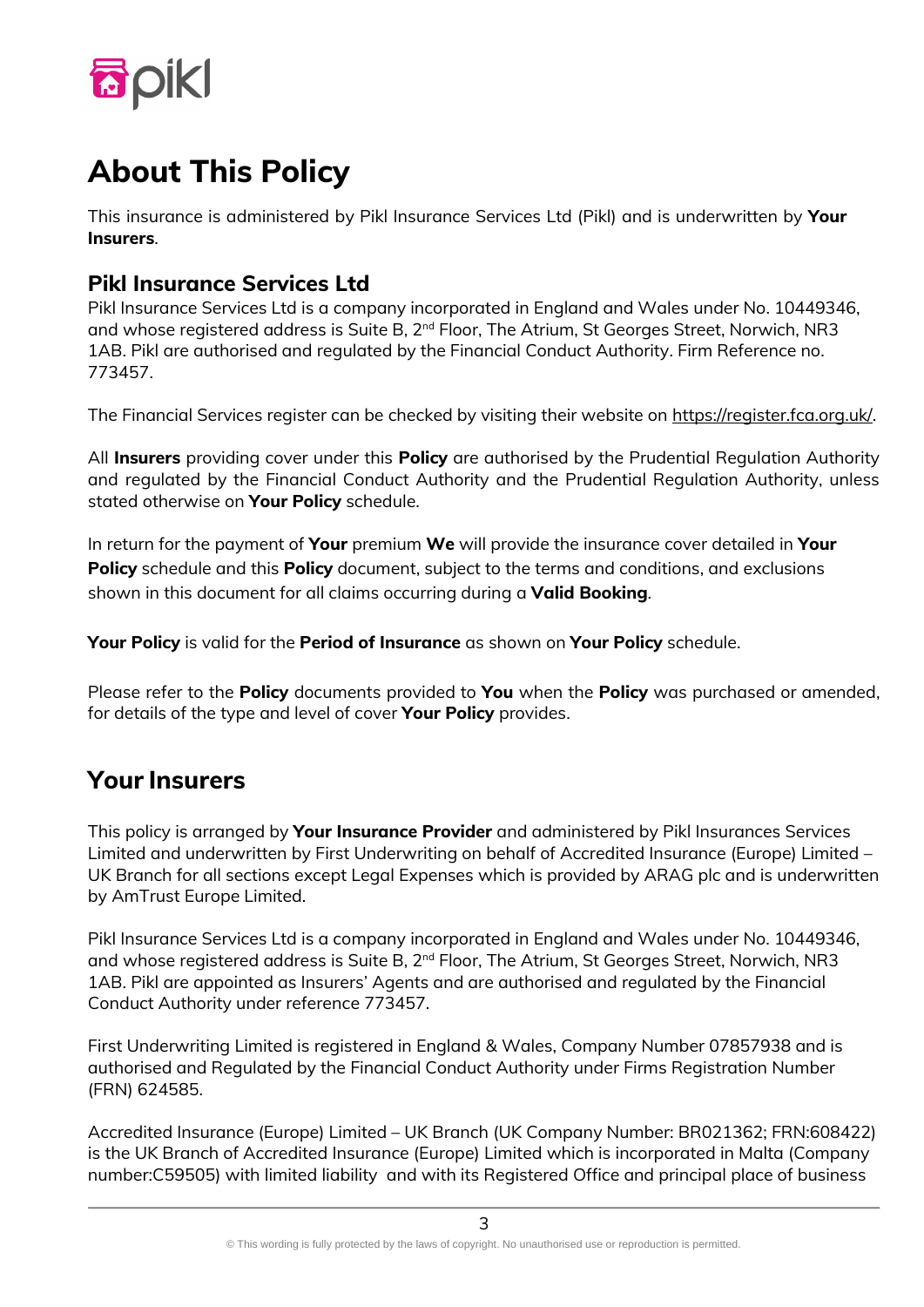

at Development House, St Anne Street, Floriana, FRN 9010 Malta. Accredited Insurance (Europe) Limited is licensed in accordance with the Insurance Business Act, 1998 (Chapter 403, Laws of Malta) to carry out insurance and reinsurance business, and together with its UK Branch, is subject to limited regulation by the UK's Financial Conduct Authority and the Prudential Regulation Authority.

ARAG plc is registered in England number 02585818. Registered address: 9 Whiteladies Road, Clifton, Bristol BS8 1NN. ARAG plc is authorised under a Binding Authority Agreement with the insurer AmTrust Europe Limited to administer this insurance. AmTrust Europe Limited is authorised by the Prudential Regulation Authority and regulated by the Financial Conduct Authority and the Prudential Regulation Authority.

The Financial Services register can be checked by visiting the website www.fca.org.uk/register. The FCA is the independent watchdog that regulates financial services.

# **How to Make a Claim**

In the event of any incident or event that might lead to a claim under the **Policy**:

- **You** must contact **Us** as soon as possible and, in any event, no later than 30 days from the date of any incident or event.
- When notifying a claim, **You** must provide **Your** name, **Your Policy** number, and full details of the Loss or Damage.

Failure to comply with these conditions shall be a bar to any claim.

If **You** need to make a claim, please let **Us** know as soon as possible by contacting **Us** in one of the following ways providing **Your** policy number.

For all claims with the exception of Legal Expenses please use the details below:

Tel: 0330 124 5108

Claims Consortium Group, Blackdown House, Culmhead Business Centre, Culmhead, Taunton, Somerset, TA3 7DY

Email: piklclaims@claimsconsortiumgroup.co.uk

For Legal Expenses claims: Please contact ARAG with the details below:

Tel: 0117 917 1698

You can also download a claim form at [www.arag.co.uk/newclaims](http://www.arag.co.uk/newclaims)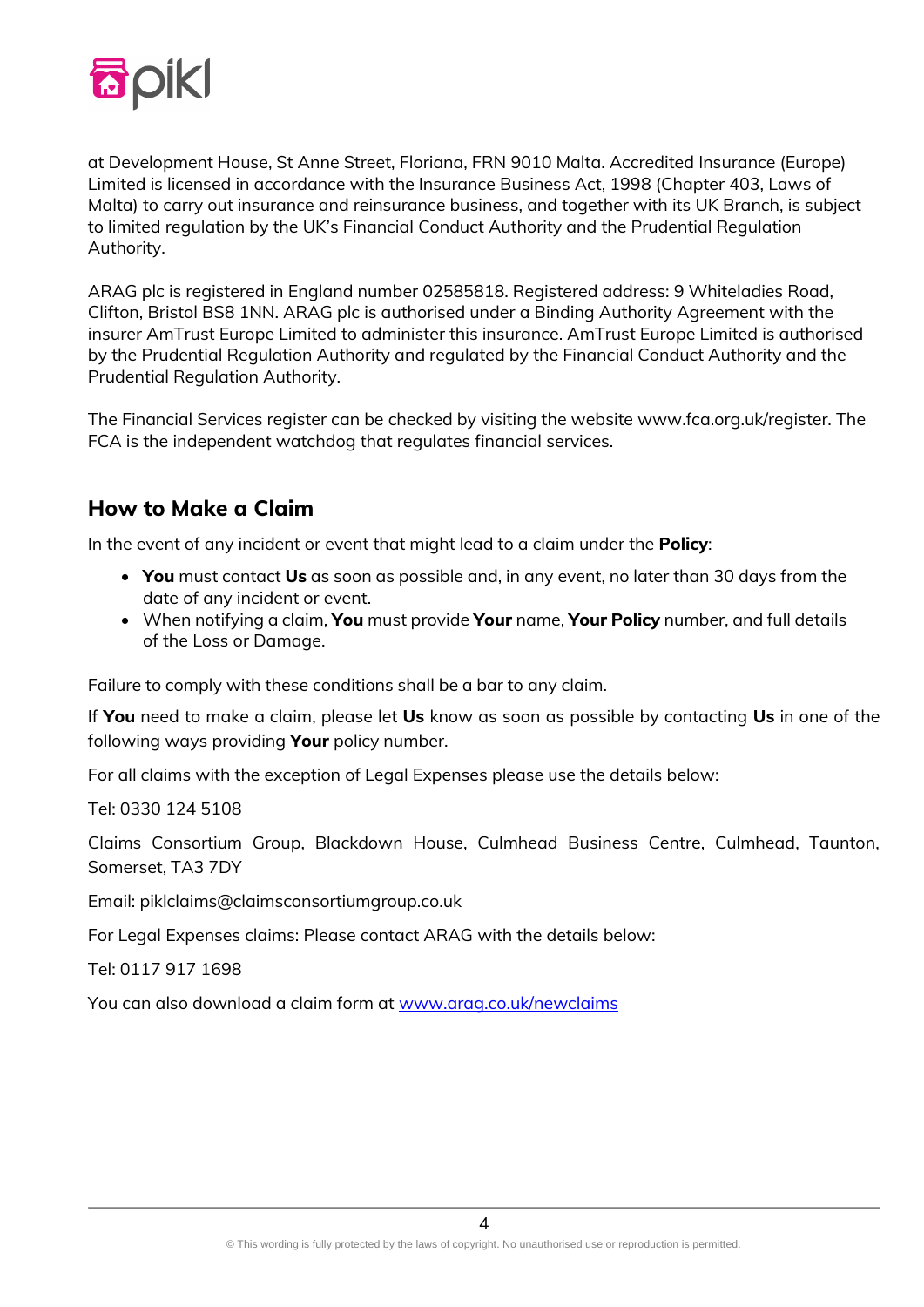

# **General Information**

This **Policy** wording, together with **Your Policy** schedule including any endorsements forms **Your Policy** and sets out the conditions of the contract of insurance between **You** and **Us**.

Please read **Your Policy** wording carefully and keep it, together with **Your** schedule in a safe place.

- **You** should understand what the insurance covers and does not cover.
- **You** should understand **Your** duties under the insurance, as the policyholder.
- **You** must tell **Us** as soon as possible of any circumstances **You** become aware of which may lead to a claim.

**Your Policy** or sections of **Your Policy** may be underwritten by more than one **Insurer**.

This **Policy** of insurance is designed to work alongside **Your** existing Property **Policy,**, as an additional insurance cover providing protection when **You** or **Your** tenant are undertaking **Hosting Activities**. Therefore, in order for **You** to be eligible for this **Policy** and for it to provide **You** with the value and protection **You** require, **You** must have a valid annual **Property Policy** in place.

In purchasing this **Policy You** must also ensure that the cover will be in force for the entire occupancy period of **Your Guests** stay.

Where there is more than one **Insurer** noted, each **Insurer** is solely responsible for their own percentage of **Your Policy** or section of **Your Policy**, they are not responsible for any other **Insurer(s)** percentage of **Your Policy** or section of **Your Policy**.

# **Complaints**

In the first instance **You** should contact **Your Insurance Provider** who sold **You** this Policy.

If **Your Insurance Provider** is unable to resolve **Your** complaint and **Your** issue is in relation to a claim (except for Legal Expenses), please contact:

Mark Bacon, Managing Director, First Underwriting Ltd, Part Level 15, The Gherkin, 30 St Mary Axe, London, EC3A 8EP

In addition to the Financial Ombudsman Service (detailed later in this section) you may also be able to refer your complaint to: Office of the Arbiter for Financial Services, 1st Floor St Calcedonius Square, Floriana FRN 1530 Malta, telephone (+356) 212 49245 if you are not satisfied with our final response or we have not responded within fifteen (15) working days. You will have to pay EUR 25.00 at the time of making your complaint to the Arbiter to use this service.

About the Office of the Arbiter for Financial Services

The Office of the Arbiter for Financial Services considers that a 'complaint' refers to a statement of dissatisfaction addressed to an insurance undertaking by a person relating to the insurance contract or the service he/she has been provided with. The terms 'person' does not specify that this is limited to individuals and therefore any policyholder, insured person, beneficiary and injured third party (irrespective of the country of residence or where the risk in situated) is eligible to make a complaint.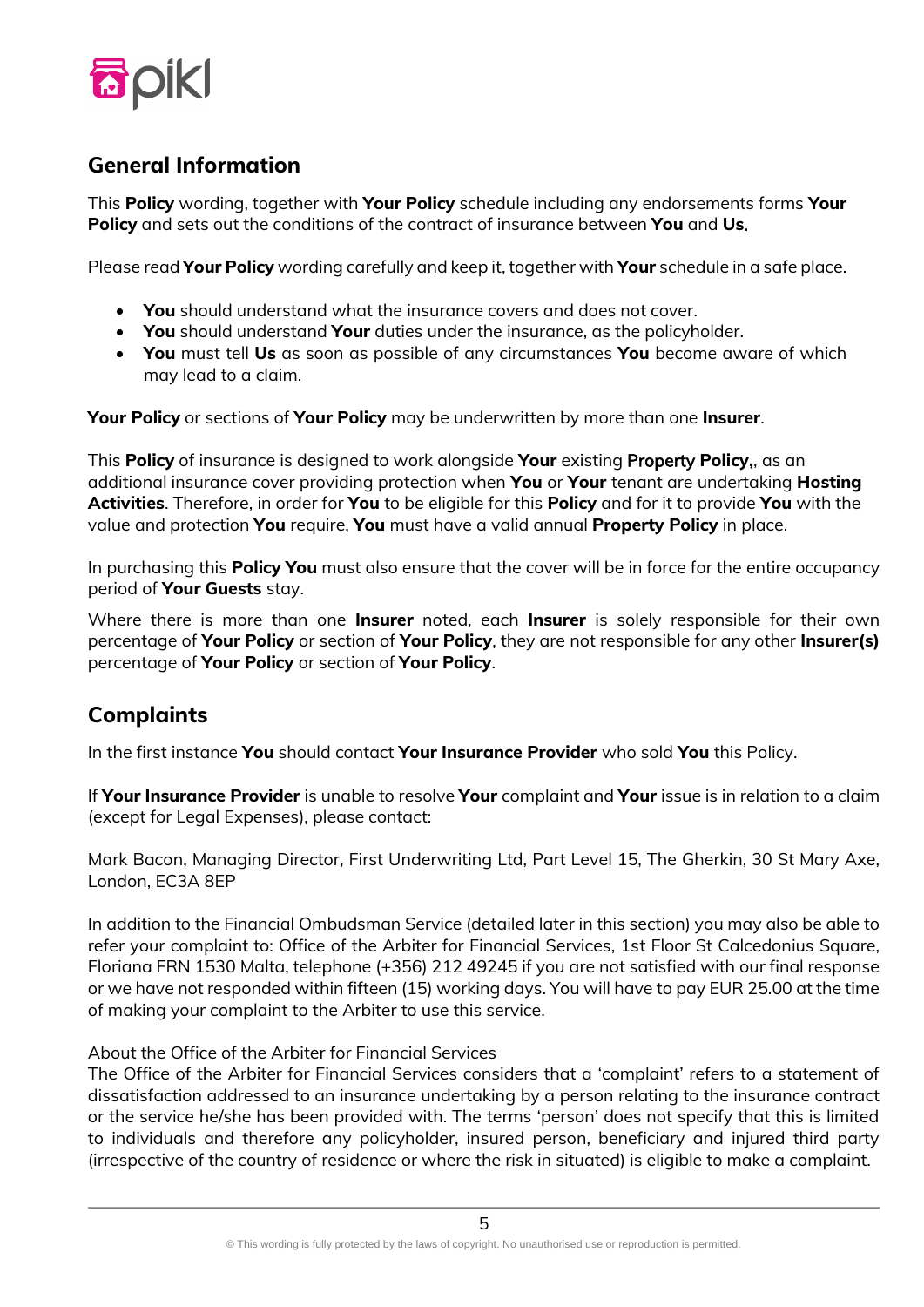

For more information on the Office of the Arbiter for Financial Services and its complaints process, please visit: https://financialarbiter.org.mt/en/Pages/Home.aspx

If you have a complaint about the handling of any legal expenses claim please contact ARAG's Customer Relations Department using the contact details below:

ARAG plc,9 Whiteladies Road, Clifton, Bristol, BS8 1NN.

Tel: +44 (0)117 917 1561

Email: [customerrelations@arag.co.uk](mailto:customerrelations@arag.co.uk)

In all correspondence please state that **Your** insurance is administered by Pikl Insurance Services and quote **Your** unique policy number.

Following the complaints procedure does not affect **Your** legal rights as a consumer. For further information **You** can contact the Citizens Advice Bureau or Trading Standards.

If **We** have not completed our investigations into **Your** complaint within 8 weeks of receiving **Your** complaint or if **You** are not happy with **Our** final response, **You** may ask the Financial Ombudsman Service (FOS) to look at **Your** complaint. If **You** decide to contact them, **You** should do so within 6 months of receiving the Final Response Letter.

For more information regarding the scope of the Financial Ombudsman Service please refer to: www.financial-ombudsman.org.uk The Financial Ombudsman Service, Exchange Tower, London, E14 9SR Tel: 0800 023 4567 Get in touch online: https://www.financial-ombudsman.org.uk/contact-us/complain-online

# **Financial Services Compensation Scheme**

**We** are members of the Financial Services Compensation Scheme (FSCS) and **You** may be entitled to compensation from the scheme if **We** are unable to meet **Our** obligations under this insurance. **You** can get more information about compensation scheme arrangements from the FSCS or visit [www.fscs.org.uk.](http://www.fscs.org.uk/)

# **Eligibility**

In order for this **Policy** to be valid **You** must have met the conditions as detailed below:

#### **About You**

- **You** are a UK or Isle of Man resident (this does not include the Channel Islands)
- **You** are the property owner or have a legal responsibility for the property
- **You** have not had more than 2 property insurance or Host insurance claims in the last 12 months or over 3 in the last 5 years

#### **About Your Property**

- The property is well maintained in a good state of repair and is not undergoing renovation
- The Property is located within the United Kingdom (including Northern Ireland),
- The Property is not a grade 1 listed Building or equivalent
- The Property does not have a thatched (or part thatched) roof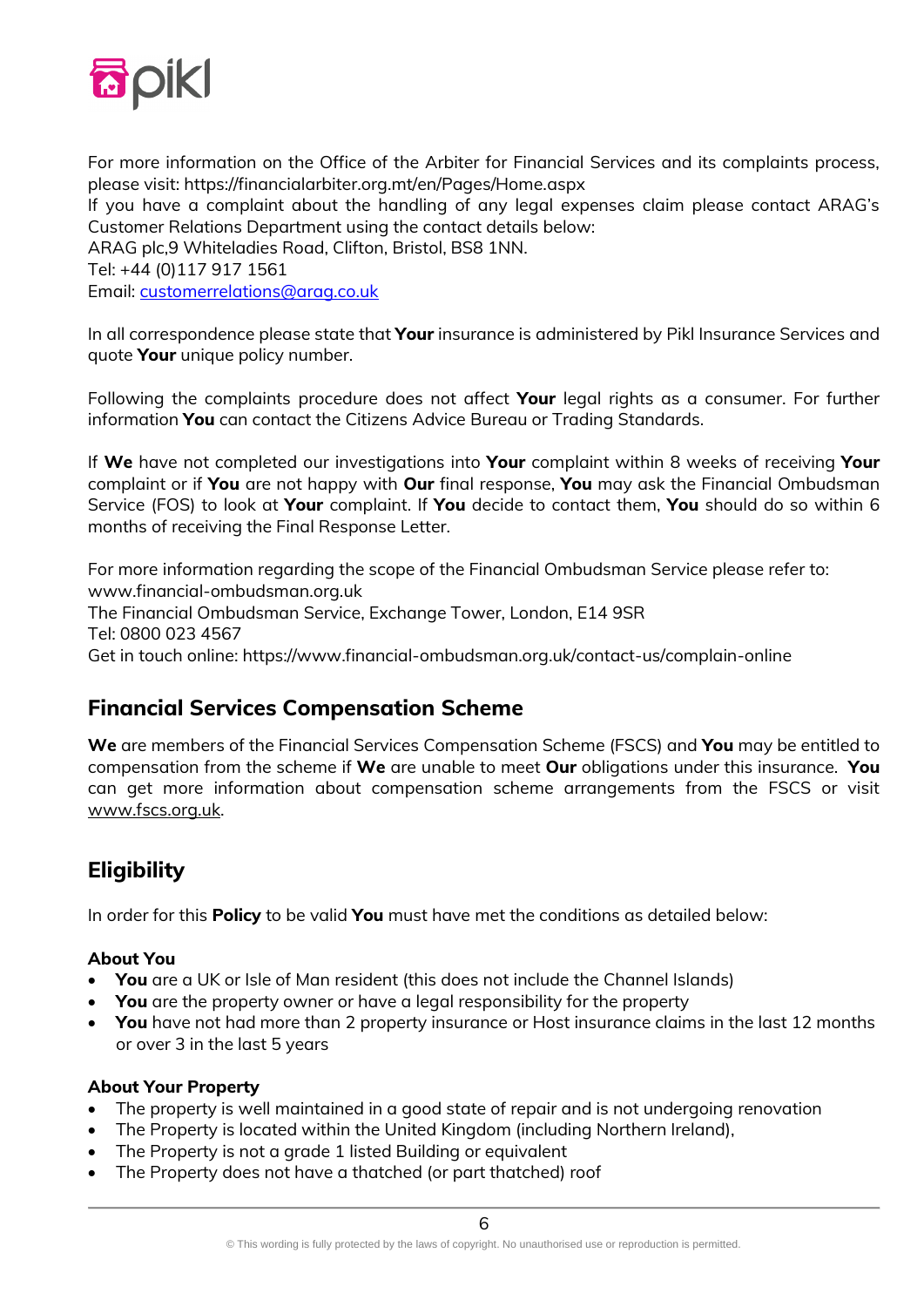

• The Property has a rebuild value less than £1,000,000

#### **About Your Hosting**

- **You** have less than 20 people (10 adults / 10 children) staying in **Your** Property at any one time
- **You** have an existing policy of property insurance in place and have informed /will inform the the insurer within the next 30 days that there is or may be short term letting activity at the property.
- **You** confirm that **You** have permanent tenants at your property and have conducted satisfactory tenant referencing on these tenants
- **You** confirm that **You** or **Your** appointed agent have inspected your property prior to the purchase of this policy and confirm that it is not being sublet prior to insurance being in place
- **You** confirm that **You** or **Your** appointed agent performs an inspection of your property every 3 months
- **You** are operating **Your** let in compliance with any local authority regulations, laws and within any relevant permissions or statutory conditions that may exist
- **You** agree to provide and or give us permission to access **Your** letting history including with the sharing platform(s) if applicable

# **Definitions**

These definitions apply throughout **Your Policy**. If a word or phrase has a defined meaning it will be highlighted in **bold** print and will have the same meaning wherever it is used. They will apply equally whether in the plural or singular. These words or phrases have the meaning or definition set out below unless otherwise stated in the paragraphs in which they apply.

**Accidental Damage**: Accidental sudden and unintentional Loss or destruction of or Damage to **Your** property.

**Bodily Injury**: Death or physical injury caused by a sudden and unexpected external visible event.

**Charging Point**: **Your** hybrid or electric vehicle charging unit (including **Your** connections and cables that connect the charging unit to a vehicle) which a vehicle connects to for the purposes of electrical charging.

**Contents**: Household items, including **Valuables, Electrical Valuables** and personal belongings, which are inside the **Insured Property** during the **Period of Insurance** which **You** legally own or are legally responsible for. This does not include motorised vehicles, **Charging Point**, documents or domestic pets.

**Communicable Disease**: any disease which can be transmitted by means of any substance or agent from any organism to another organism where:

- 1) the substance or agent includes, but is not limited to, a virus, bacterium, parasite or other organism or any variation thereof, whether deemed living or not, and
- 2) the method of transmission, whether direct or indirect, includes but is not limited to, airborne transmission, bodily fluid transmission, transmission from or to any surface or object, solid, liquid or gas or between organisms, and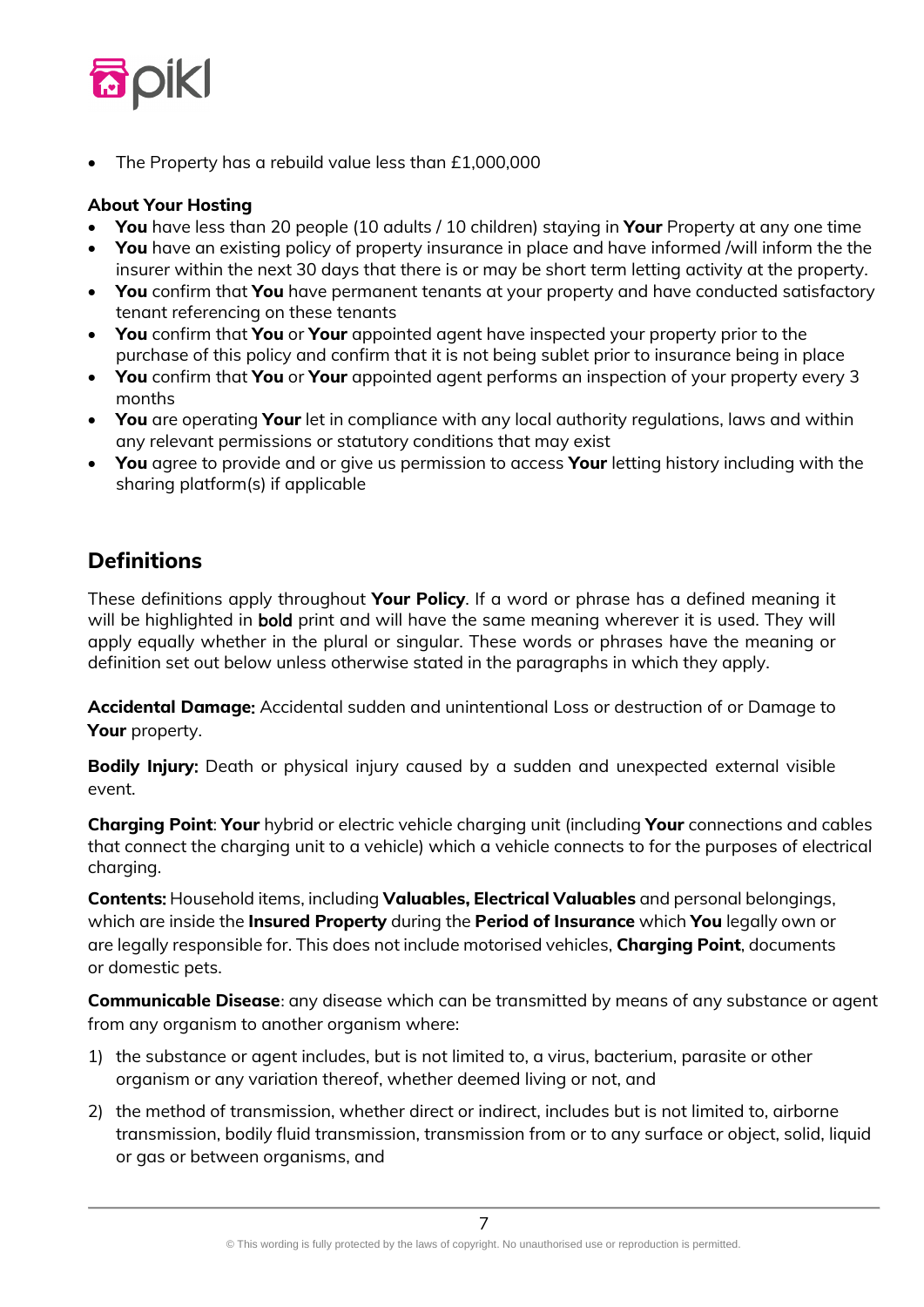

3) the disease, substance or agent can cause or threaten damage to human health or human welfare or can cause or threaten damage to, deterioration of, loss of value of, marketability of or loss of use of property insured hereunder,

For the avoidance of doubt, the scope of this definition includes, but is not limited to, Covid-19, any other type or strain of coronavirus or any other pandemic of any type (or any disease as defined here whether pandemic or non-pandemic).

**Electrical Valuables**: Audio equipment, video equipment and satellite decoders.

**Excess**: The first amount of each and every claim as shown in the relevant section for which **You** are responsible.

**Guest**: A person or persons, including their family and/or travelling companions, who the **Host** has agreed may stay at the **Insured Property** for an agreed period of time. As set out under the terms of the written short let agreement between the **Host** and the **Guest**.

**Host**: **Your** permanent tenants at the **Insured Property** who have agreed to allow **Guests** into their home.

**Hosting Activity**: Any activity which **Your** permanent tenants perform in order to fulfil their legal obligations under the terms of the written short let agreement between the **Host** and the **Guest**.

**Insurer(s)**: This Policy is underwritten by First Underwriting on behalf of Accredited Insurance (Europe) Limited – UK Branch for all sections except Legal Expenses which is provided by ARAG plc and is underwritten by AmTrust Europe Limited.

**Insurance Provider:** The company who provided this **Policy** to **You**.

**Insured Property**: The building or structure, driveways, gardens, swimming pools, hot tubs and saunas owned by **You** or for which **You** are legally responsible, as detailed in **Your Policy** schedule. This does not include **Charging Points.**

**Malicious Damage**: Any act of intended Damage to the **Insured Property**.

**Period of Insurance**: The period shown on the policy schedule as the **Period of Insurance**.

**Policy:** This document, along with the schedule and any endorsements attached or issued by **Your Insurance Provider**

**Platform**: Any website which connects the **Guest** with the **Host**.

**Property Policy**: A property insurance policy which includes cover for Damage to the **Insured Property,** when not being used for **Hosting Activity,** caused by perils such as: Flood and Storm, Landslip and Heave, Subsidence, Escape of water, Fire and Smoke and **Theft**, together with Public Liability cover.

**Theft**: Means any act of fraud or dishonesty committed with the clear intent of obtaining an improper financial gain for themselves or for any other person or organization.

**Valid Booking**: A property rental booking for a **Guest** for an agreed period of time.

**Valuables**: Pictures, painting and works of art.

**We/Us/Our/Insurer**: The **Insurer(s)** and/or the **Your Insurance Provider**.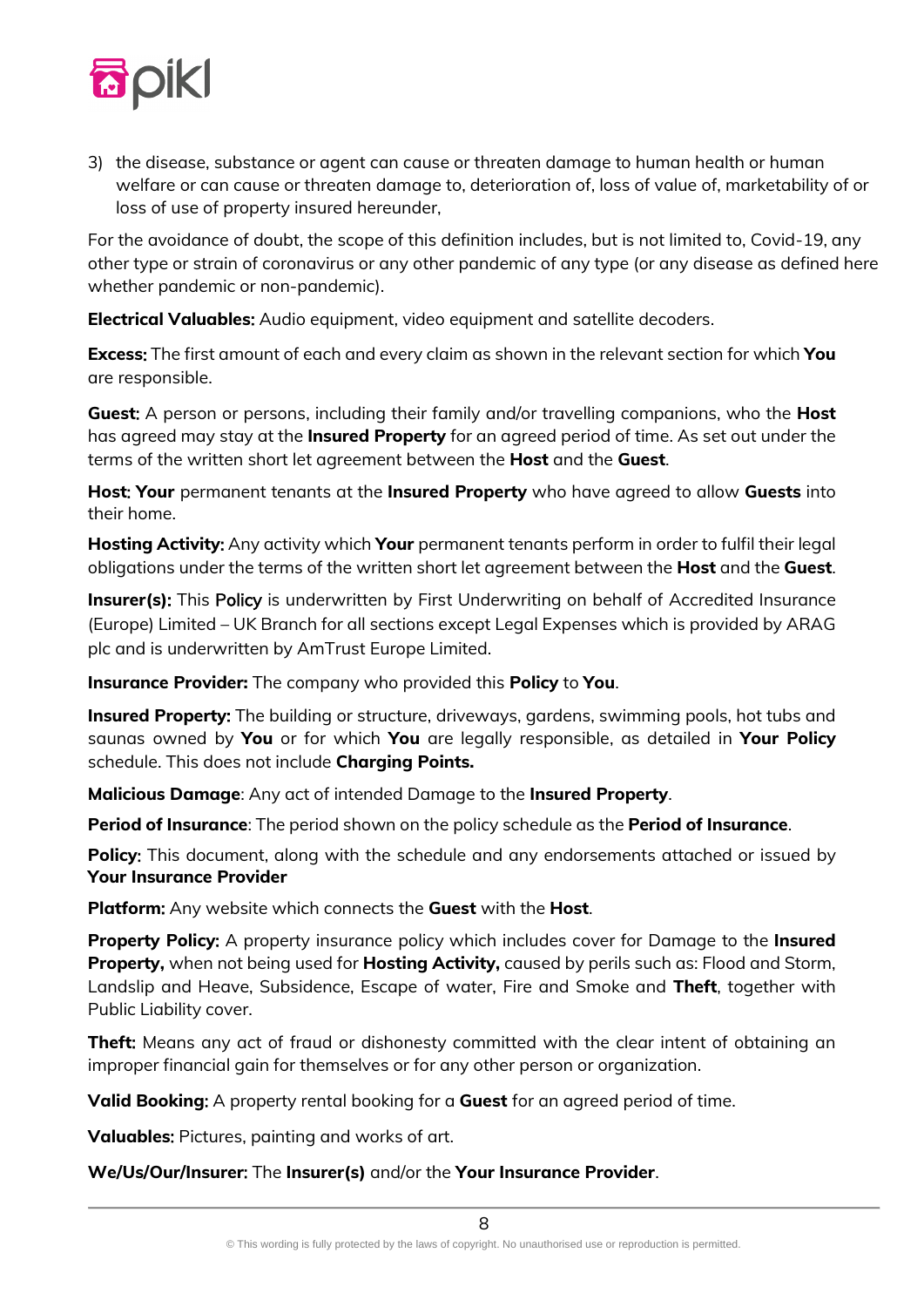

**You/Your/Insured**: The person or persons named on the **Policy** schedule

# **Information provided by You**

**You** must take reasonable care to provide accurate and complete answers to all the questions **You** are asked when **You** take out or make changes to this **Policy**.

**You** must notify **Your Insurance Provider** as soon as possible if any of the information in **Your Policy** documents is incorrect or if **You** wish to make a change to **Your Policy**.

If **You** do not provide accurate and complete answers to the questions **You** are asked, or **You** fail to notify **Insurance Provider** of any incorrect information or changes **You** wish to make, **Your Policy** may not operate in the event of a claim. **We** may not pay any claim in full or **Your Policy** could be invalid.

# **Changes that may affect Your cover**

**You** must tell **Insurance Provider** as soon as possible about any changes to the information **You** provided when **You** purchased this Policy, for example:

- If **You** no longer own the Insured Property,
- If any building or renovation works are due to take place.

This is not an exhaustive list and any changes **You** tell **Us** about may affect **Your** cover or result in a change to **Your** premium. If **You** are unsure whether a change may affect **Your** cover, please contact **Your Insurance Provider** .

Please note that in the UK, **Property Policies** of insurance will usually cover damage to property caused by the following specified perils: Flood and Storm, Landslip and Heave, Subsidence, Escape of water, Fire and Smoke and **Theft,** together with Public Liability cover.

# **Cancellation**

**You** have the right to cancel this **Policy** within 14 days of the date **You** purchased the **Policy** or when **You** received the **Policy** documents, if this is later. **You** do not need to provide a reason for cancellation, and **We** will provide a full refund of any premium paid, unless **You** have made a claim or there has been an incident likely to result in a claim.

If **You** wish to cancel the **Policy** after the 14 day period detailed above there will be no refund and all outstanding premiums will become due.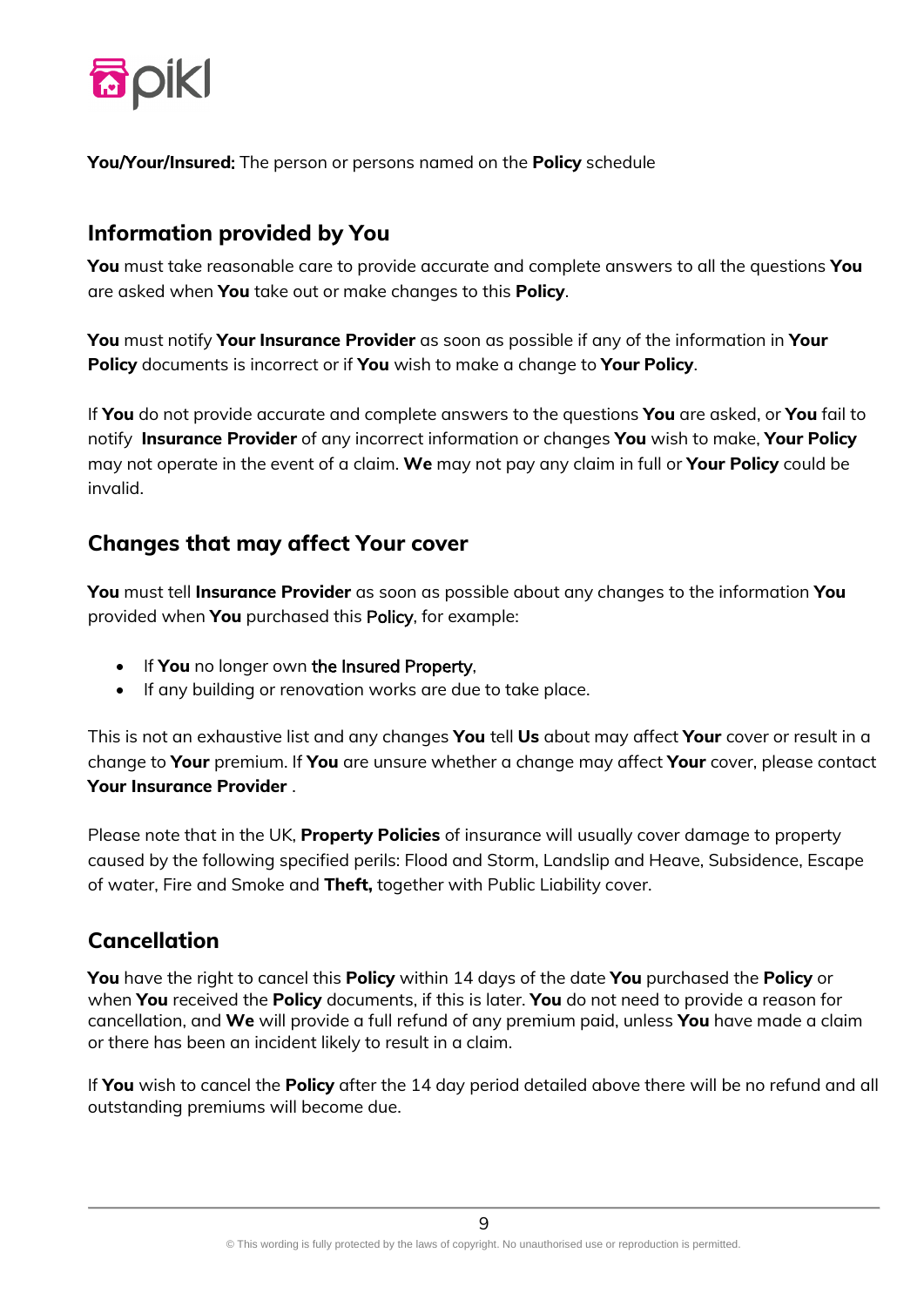

**We** may at any time cancel the **Policy** by giving 14 days' notice in writing, where there is a valid reason for doing so. A cancellation letter will be sent to **You** at **Your** last known address. Valid reasons may include but are not limited to:

- a) Non-payment of premium;
- b) Threatening and/or abusive behavior;
- c) Failure to provide documents;
- d) Non-compliance with **Policy** terms and conditions.

If **We** cancel **Your Policy**, **We** will provide a refund of **Your** premiums less a charge for the cover already provided, unless the reason for cancellation relates to fraud, which is detailed on page 10.

### **Payment of Premiums**

No claim will be paid out under this **Policy** until premium monies owing are paid to **Us**.

# **General Conditions**

**We** will not make any payment for any Loss occurring whilst any of these conditions are not being complied with unless **You** can establish that the non-compliance could not have increased the risk of the Loss arising in the circumstances in which it occurred.

- **You** agree to provide and/or give **Us** permission to access **Your Hosts** letting history with the **Platform(s)**.
- **You** must procure there is a written agreement in place between the **Host** and the **Guest** setting out the terms of the **Hosting Activity**.
- **You** confirm that the **Host** is operating **Hosting Activity** in compliance with any local authority regulations, laws and within any relevant permissions or statutory conditions that may exist.
- **You** confirm that **You** or **Your** appointed agent performs an inspection of **Your Insured** Property every 3 months.
- **You** must have a valid annual **Property Policy** in place during the period of insurance for this **Policy**.
- **Your** permanent tenants may not have **Guests** at the Insured Property if there will be any renovations, structural alterations or extensions taking place.
- **You** must take all reasonable steps to prevent accident or **Bodily Injury** and to protect **Insured Property** and **Contents** against Loss or Damage.
- **You** must make every reasonable effort to minimise Loss, Damage and/or liability and take appropriate emergency measures immediately if they are required to reduce the value of any Loss or claim.
- **You** must ensure that all Gas appliances fitted at the Insured Property have been inspected, approved and are serviced every 12 months by a Gas Safe Registered person. This must be in place prior to **Guests** arriving at the Insured Property.
- **You** confirm that **You** are the owner of the Insured Property.
- **You** must have in place a valid gas safety certificate
- **You** must procure the **Insured Property** in good condition and in a good state of repair and ensure that **Your** Tenant complies with regulations imposed by any lawful authority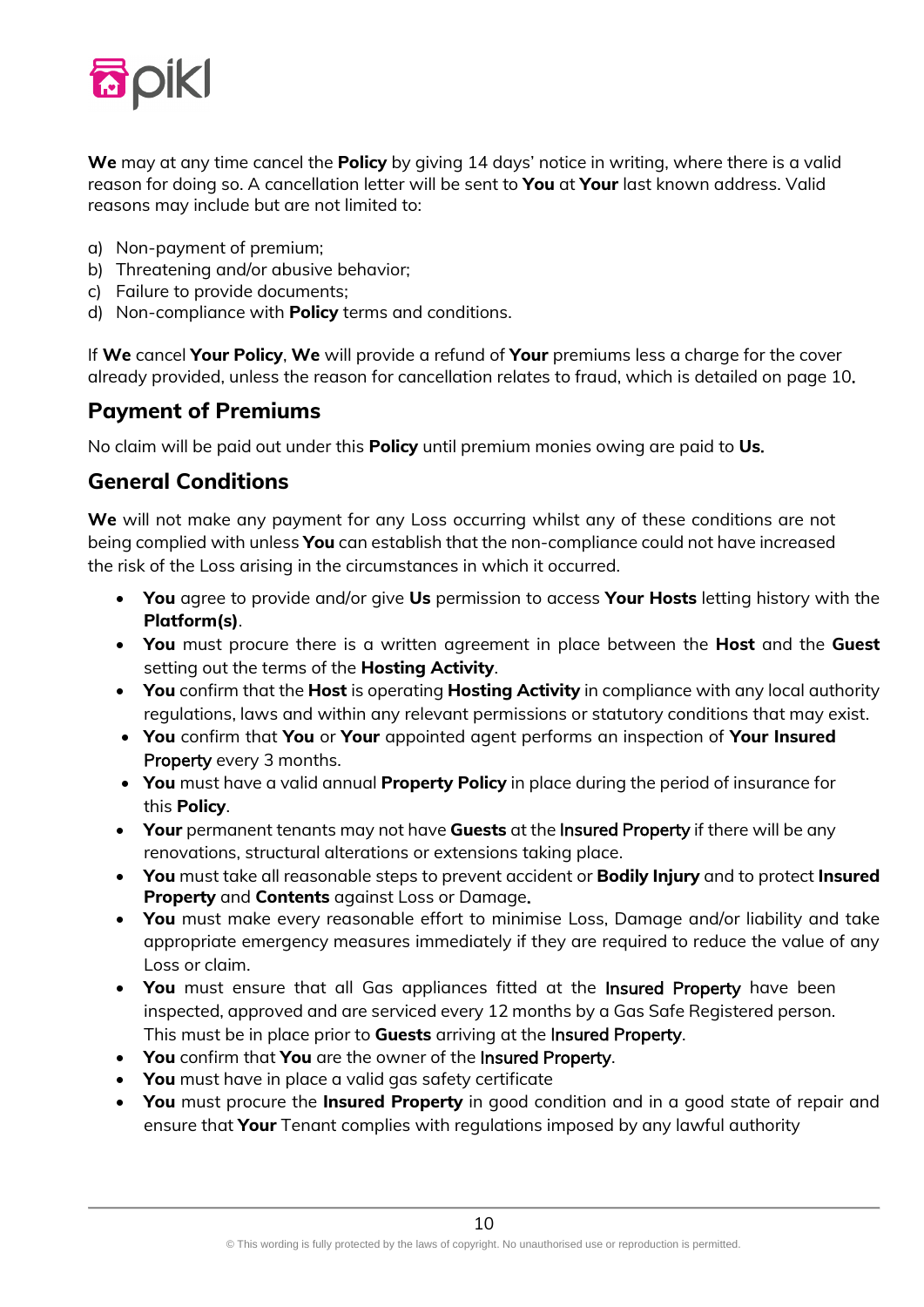

The conditions below shall continue to be in force during the whole currency of this **Policy**. Failure to comply with any such condition shall be <sup>a</sup> bar to any claim.

- **You** have paid all premiums that have become due.
- **You** can comply with all eligibility criteria on page 4.
- At the time of any Loss and/or claim the **Insured Property** is subject to a **Valid Booking** and cover must be put in place before the **Guest(s)** arrive. **We** will require evidence of this.
- The **Insured Property** must be equipped with essential items, such as curtains, beds and furniture essential for modern living.
- **You** are required to contact **Us** as soon as possible and, in any event, no later than 30 days from the date of any incident or event that might lead to a claim under the **Policy**.
- **You** must inform the police immediately upon discovering any **Theft**, or malicious Damage by a **Guest** and **You** must provide **Us** with the crime number or equivalent.
- **You** must not make any offer, deal, payment or compromise to settle any claim that is made by the **Guest** and/or a third party.
- **We** have the right to require **You** to submit a claim to **Your Property Policy** provider in respect of the claim, and to require **You** to provide **Us** with written evidence from them of their decision on whether the claim fails to be covered under the terms of the **Policy**.
- The **Host** must have retained the full deposit paid to **Host** by the **Guest**.

# **General exclusions**

The following exclusions apply to all claims under the **Policy**:

- Claims which would be covered under a **Property Policy** if this **Policy** did not exist, other than in respect of any amount in excess of the sum payable under the other insurance policy.
- Claims which are not a direct result of **Hosting Activity**.
- Claims which are not as a result of a **Valid Booking**.
- Claims resulting from any deliberate act by **You**/ the **Host**, a member of the **Host** family or any person permanently resident at the **Insured Property**.
- Claims where evidence of fraud, deception and falsehood, or deliberate omissions or misstatements have been found for any reason.
- Claims for Damage, **Accidental Damage** or Loss caused by **You**.
- Claims for tenants/Hosts contents.
- Claims where the deposit paid by the **Guest** is greater than or equal to the value of the claim.
- Claims covered under another policy of insurance or guarantee.
- Any Loss, Damage or **Accidental Damage** to:
	- o guns or sports equipment including scuba diving equipment;
	- o audio, visual and computer software discs, cassettes, tapes including their packaging;
	- o cash, credit cards, vouchers or equivalent.
- Loss, Damage or **Accidental Damage** caused by any motorised vehicle.
- **Theft** of items not proven to have been stolen in the **Theft** event.
- Loss or Damage that occurs because of professional or domestic cleaning.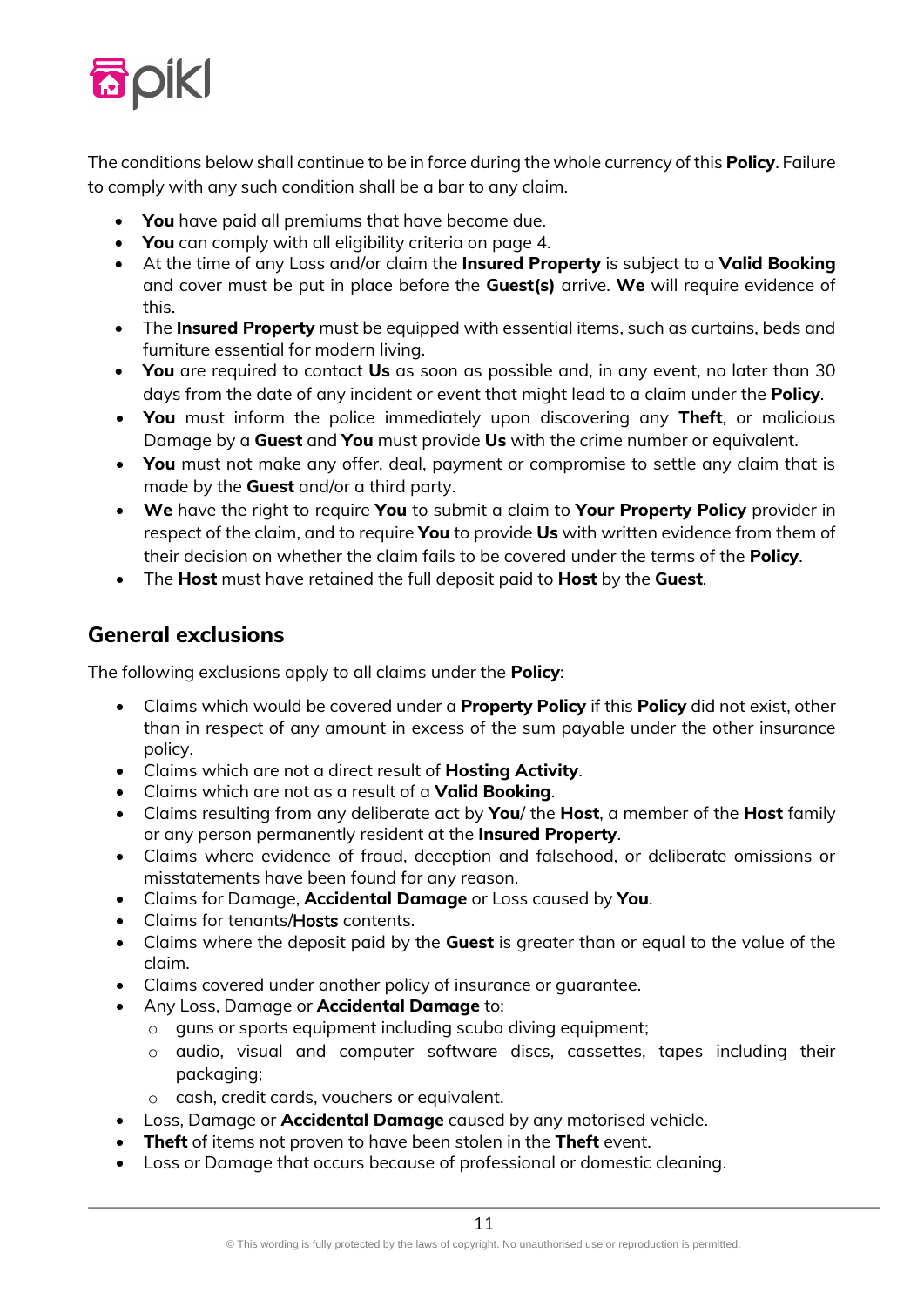

- Any direct or indirect consequence of terrorism as defined by the Terrorism Act 2000 and any amending or substituting legislation.
- Any direct or indirect consequence of war, civil war, invasion, acts of foreign enemies (whether war be declared or not), rebellion, revolution, insurrection, military or usurped power, or confiscation, nationalisation, requisition, destruction of or Damage to property by or under the order of any government, local or public authority.
- Any direct or indirect consequence of:
	- o irradiation, or contamination by nuclear material; or
	- o the radioactive, toxic, explosive or other hazardous or contaminating properties of any radioactive matter; or
	- o any device or weapon which employs atomic or nuclear fission or fusion or other comparable reaction or radioactive force or matter.
- Any claims where Damage has been caused during general maintenance by **You** or persons or company appointed by **You**.
- Any legal claim where something **You** have done or have failed to do has prejudiced **You** or the **Insurer** in respect of the action.
- General wear and tear or any other gradually operating cause, domestic pets, mechanical or electrical breakdown, malfunction, fault or being used against manufacturers advice or inadequate workmanship or incorrect use of equipment.
- Damage or **Accidental Damage** that consists solely of scratches, marks or dents, where the functionality of the equipment is not affected.
- Damage or **Accidental Damage** such as chewing, scratching, tearing and defecating by a domestic pet.
- Vermin, mould, rot or rust.
- Blocked sewage pipes.
- Any consequence, howsoever caused, including but not limited to Computer Virus resulting in Electronic Data being lost, destroyed, distorted, altered, or otherwise corrupted.
- For the purposes of this **Policy**, Electronic Data shall mean facts, concepts and information stored to form useable data for communications, interpretations, or processing by electronic or electromechanical data processing or other electronically controlled hardware, software and other coded instructions for the processing and manipulation of data, or the direction and manipulation of such hardware. For the purposes of this **Policy**, Computer Virus shall mean a set of corrupting, harmful, or otherwise unauthorised instructions or code, whether these have been introduced maliciously or otherwise, and multiply themselves through a computer system or network of whatsoever nature. Any claims where damage has been caused during general maintenance by **You** or persons or company appointed by **You.**
- This **Policy** excludes any loss, damage, claim, liability (whether actual or alleged), any cost or expense of any type or any other sum, directly or indirectly arising out of, attributable to, or occurring concurrently or in any sequence with a **Communicable Disease** or the fear or threat (whether actual or perceived) of a **Communicable Disease**.

For the avoidance of doubt, the loss, cost, damage, liability, expense or any other amount that is excluded here includes any cost to clean-up, detoxify, remove, monitor or test for a communicable disease or any property that is affected by a **Communicable Disease**.

This exclusion applies to all sections, all covers and all parts of this policy. Nothing else in this **Policy** will override this exclusion.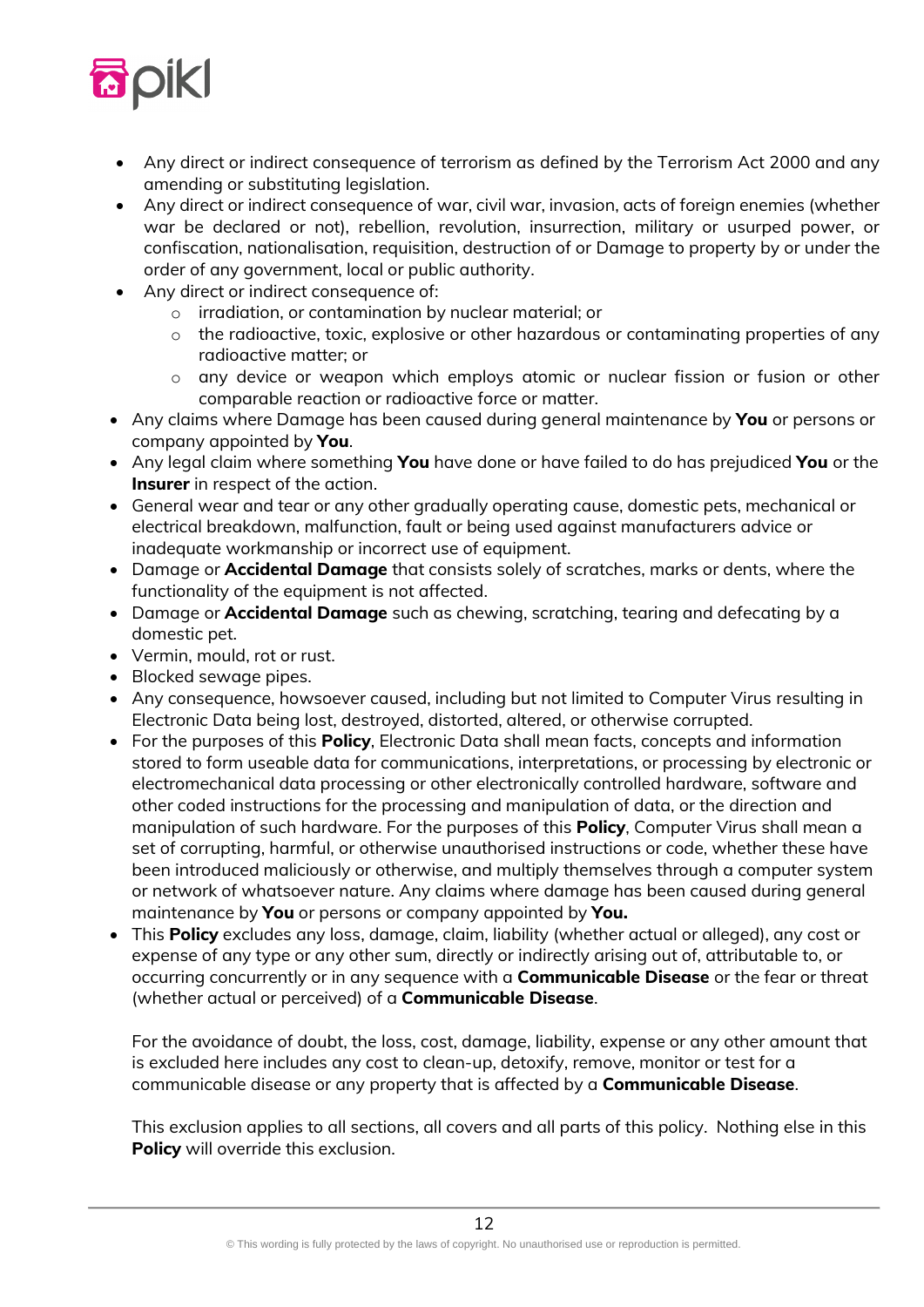

(Please note that communicable disease includes both Covid-19 and other diseases and its full meaning is as shown in the definition for it in the Definitions section.)

# **Fraudulent Claims**

If **You** or anyone acting for **You** makes a false or fraudulent claim, which includes but is not limited to;

- making a statement to Us or anyone acting on Our behalf, knowing the statement to be false;
- sending Us or anyone acting on Our behalf a document, knowing the document to be forged or false;
- making a claim for any Loss or Damage **You** caused deliberately; or
- acting dishonestly or exaggerating a claim.

#### **We**;

- a) are not liable to pay the claim: and
- b) may recover from **You** any sums paid by Us to **You** in respect of the claim; and
- c) may by notice to **You** treat the contract as having been terminated with effect from the time of the fraudulent act.

If **We** exercise **Our** right under (c) above, **We** shall not be liable to **You** in respect of a relevant event occurring after the time of the fraudulent act. A relevant event is whatever gives rise to **Our** liability under the insurance contract, such as the occurrence of a Loss, the making of a claim, or the notification of a potential claim.

**We** will not return any of the premiums paid.

This information may also be shared with the police and other insurers for fraud prevention purposes.

# **Rights of third parties**

A person who is not a party to this insurance has no right under the Contracts (Right of Third Parties) Act 1999 to enforce any term of this contract but this does not affect any right or remedy of any third party which exists or which is available apart from the Act.

#### **Sanctions**

**We** shall not provide any benefit under this **Policy** to the extent of providing cover, payment of any claim or the provision of any benefit where doing so would breach any sanction, prohibition or restriction under United Nations resolutions or the trade or economic sanction, laws or regulations of the European Union, United Kingdom or United States of America.

# **Our Rights of Subrogation**

**We** will be entitled in **Your** name, at the request and at the expense of the **Insurer**, to take and permit to be taken all necessary steps for enforcing rights against any other party in **Your** name before and/or after any payment is made by the **Insurer**.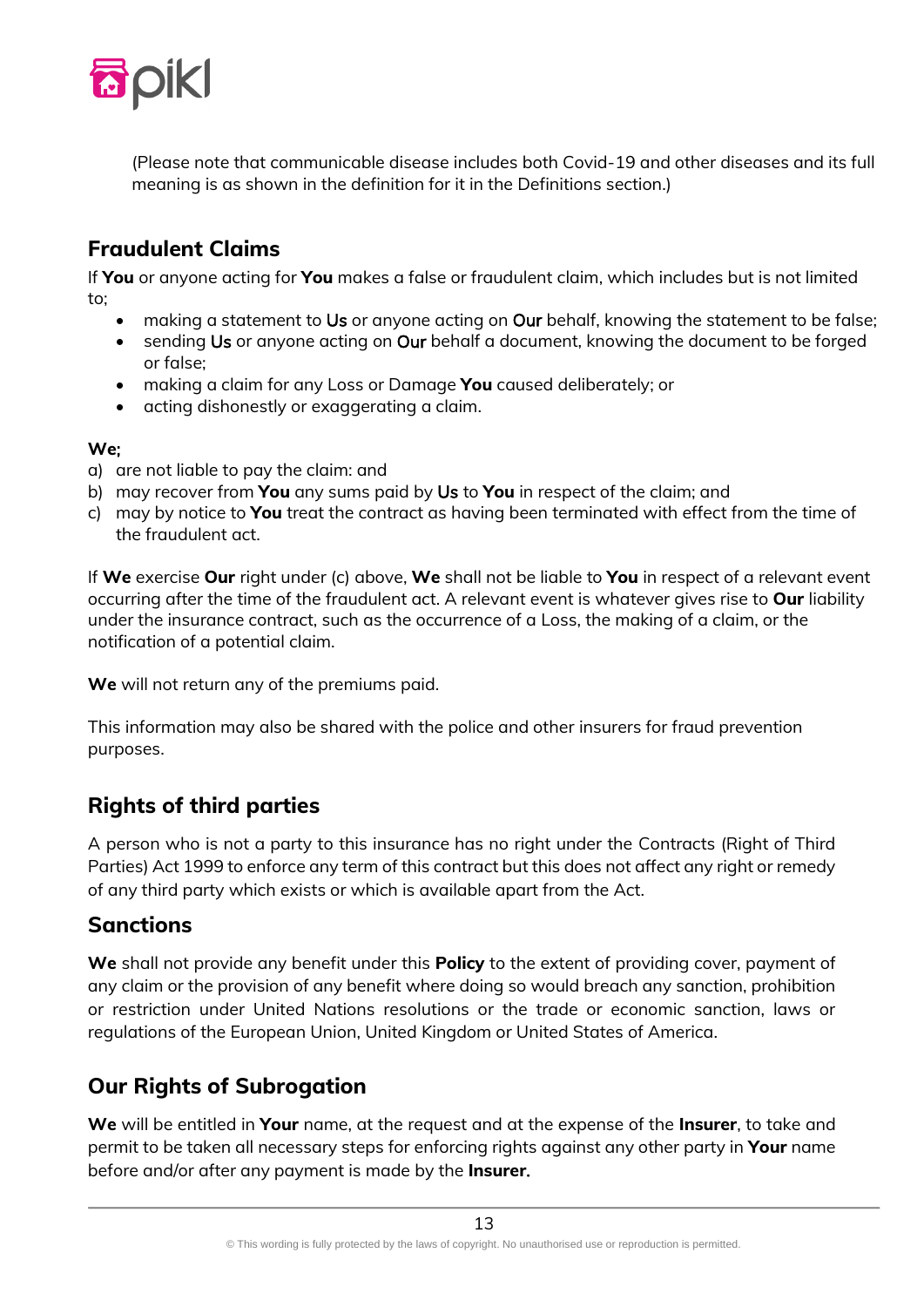

**We** will have full discretion in the conduct of such legal proceedings, and **You** will be required to provide **Your** reasonable help and assistance.

# **Governing law and jurisdiction**

This **Policy** is governed by English law and any actions involving this **Policy** shall be heard within the sole jurisdiction of the English Courts.

# **Your Cover**

# **Section 1: Building**

This section covers the **Insured Property** against physical Loss or Damage:

- caused by a **Guest** during the course of that **Guest**'s corresponding Valid Booking; or
- arising as a direct result of **Hosting Activity**,

occurring during the **Period of Insurance** and a **Valid Booking** and caused by one of the perils listed below.

| <b>What is Covered</b>                                                    | <b>What is not Covered</b>                                                                                                                                                                                                                                                                              |
|---------------------------------------------------------------------------|---------------------------------------------------------------------------------------------------------------------------------------------------------------------------------------------------------------------------------------------------------------------------------------------------------|
| Fire, Smoke and Explosion                                                 | The Excess of £250.                                                                                                                                                                                                                                                                                     |
|                                                                           | Any amount over £1,000,000 in total per<br>claim for Fire, Smoke and Explosion.                                                                                                                                                                                                                         |
| <b>Accidental Damage</b>                                                  | <b>Excess</b> of £250, unless relating to escape of<br>water or oil where an <b>Excess</b> of £500 will                                                                                                                                                                                                 |
| <b>Malicious Damage</b>                                                   | apply.                                                                                                                                                                                                                                                                                                  |
| Escape of water or heating oil from water<br>tanks, equipment or pipework | Any amount over £80,000 in total per claim<br>for Accidental Damage and/or Malicious<br>Damage.                                                                                                                                                                                                         |
|                                                                           | Any loss or damage arising from Fire, Smoke<br>and Explosion, or any other risk detailed under<br>the What is Covered sections of this <b>Policy</b> .<br>(such damage would be covered under the<br>appropriate paragraph subject to<br>the<br>exceptions and excess applicable to that<br>paragraph). |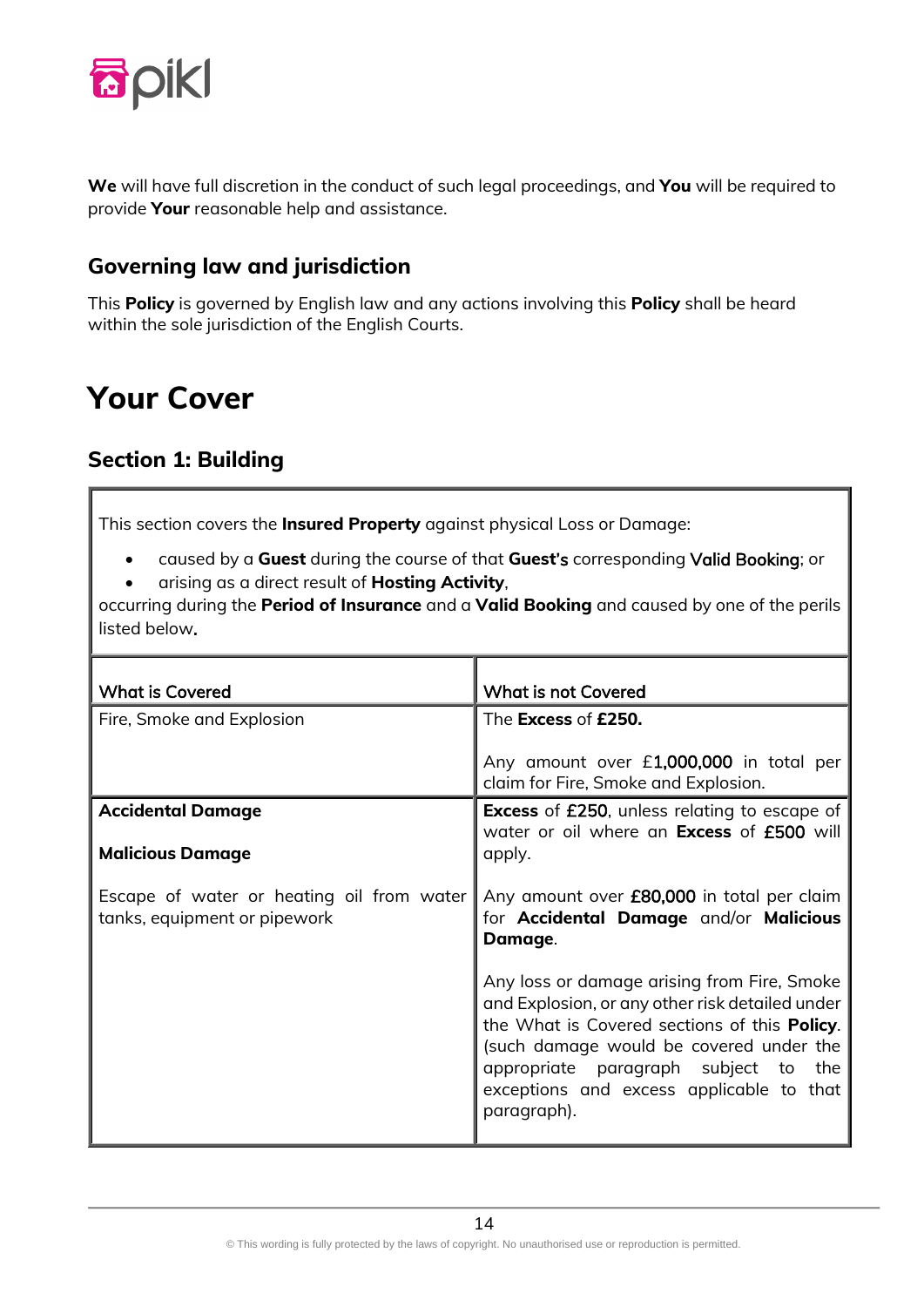

| Theft or attempted Theft                                                                                                                                                                                       | The Excess of £250.                                                                                                  |
|----------------------------------------------------------------------------------------------------------------------------------------------------------------------------------------------------------------|----------------------------------------------------------------------------------------------------------------------|
|                                                                                                                                                                                                                | Any amount over £20,000 in total per claim.                                                                          |
|                                                                                                                                                                                                                | <b>Theft</b> or attempted <b>Theft</b> not proven to have<br>been caused due to the actions of a <b>Guest</b> .      |
|                                                                                                                                                                                                                | <b>Theft</b> or attempted Theft which has not been<br>reported to the police with a valid crime<br>reference number. |
| Loss or Damage to the <b>Insured Property</b> or<br>following emergency<br>garden<br>services<br>attending the Insured Property to mitigate<br>Damage to the Insured Property or provide<br>medical assistance | The <b>Excess</b> of £250.<br>Any amount over £5,000 in total per claim.                                             |
| Theft or Loss of keys to the Insured Property<br>by a Guest and replacement of the associated<br>locks                                                                                                         | The Excess of £150.<br>Any amount over £1,000 in total per claim.                                                    |
| If the Insured Property is not habitable due to<br>repairs being conducted following a covered                                                                                                                 | Any cost of/relating to food or drinks.                                                                              |
| claim under this <b>Policy</b> , We will pay for<br>reasonable alternative accommodation costs<br>for the <b>Host</b> and their family who reside with<br>them in the Insured Property.                        | Any amount over £200 per day.<br>Any amount over £20,000 in total per claim.                                         |

# **Section 2: Contents**

This section covers the **Contents** against Loss or Damage:

- caused by a **Guest** during the course of that **Guest**'s corresponding Valid Booking; or
- arising as a direct result of Hosting Activity,

occurring during the **Period of Insurance** and a **Valid Booking** and caused by one of the perils listed below.

| <b>What is Covered</b>    | <b>What is not Covered</b>                                                                                              |
|---------------------------|-------------------------------------------------------------------------------------------------------------------------|
| Fire, Smoke and Explosion | The Excess of £250.                                                                                                     |
|                           | Any amount over £20,000 in total per claim<br>for Fire, Smoke and explosion.                                            |
|                           | Any amount over <b>£20,000</b> in total per claim $\left  \right $ for <b>Valuables</b> and <b>Electrical Valuables</b> |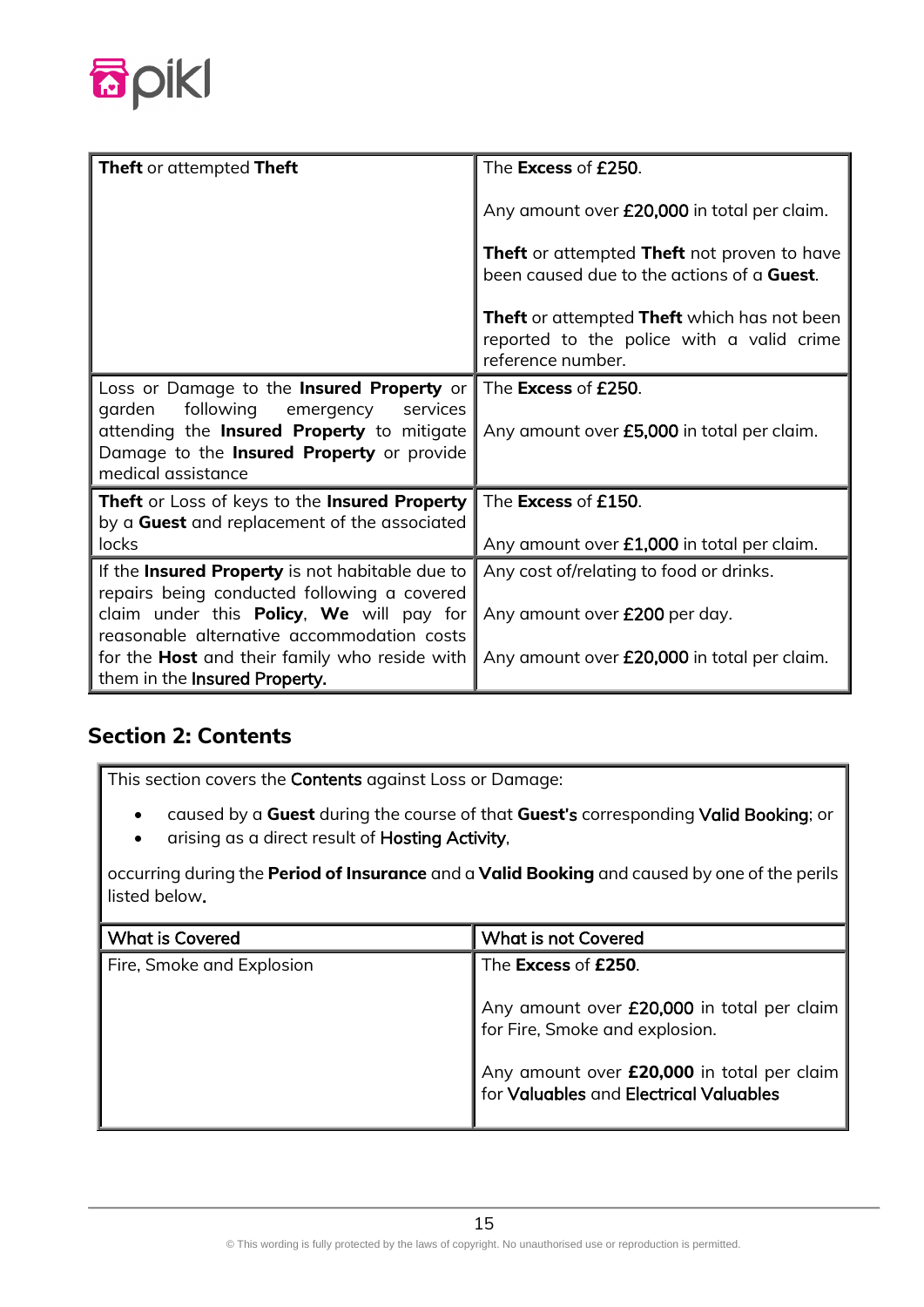

| <b>Accidental Damage</b>                                                  | The Excess of £250, unless relating to escape                                                                                                                                                                                                                                                   |
|---------------------------------------------------------------------------|-------------------------------------------------------------------------------------------------------------------------------------------------------------------------------------------------------------------------------------------------------------------------------------------------|
|                                                                           | of water or oil where a £500 Excess applies.                                                                                                                                                                                                                                                    |
| <b>Malicious Damage</b>                                                   |                                                                                                                                                                                                                                                                                                 |
| Escape of water or heating oil from water<br>tanks, equipment or pipework | Any amount over £10,000 in total per claim<br>for Accidental Damage and/or Malicious<br>Damage.                                                                                                                                                                                                 |
|                                                                           | Any loss or damage arising from Fire, Smoke<br>and Explosion, or any other risk detailed under<br>the What is Covered sections of this Policy.<br>(such damage would be covered under the<br>appropriate paragraph subject to<br>the<br>exceptions and excess applicable to that<br>paragraph). |
|                                                                           | Valuables and Electrical Valuables, where<br>the replacement value of a single article<br>exceeds £1,000.                                                                                                                                                                                       |
|                                                                           | Any amount over £20,000 in total per claim<br>for Valuables and Electrical Valuables                                                                                                                                                                                                            |
| Theft or attempted Theft                                                  | The Excess of £500.                                                                                                                                                                                                                                                                             |
|                                                                           | Any amount over £5,000 in total per claim.                                                                                                                                                                                                                                                      |
|                                                                           | <b>Theft</b> or attempted <b>Theft</b> not caused by a<br>Guest.                                                                                                                                                                                                                                |
|                                                                           | Theft of items where Your ownership cannot<br>be proven by presentation of a receipt.                                                                                                                                                                                                           |
|                                                                           | Theft of cash, credit cards, vouchers or<br>equivalent.                                                                                                                                                                                                                                         |
|                                                                           | <b>Theft</b> or attempted Theft which has not been<br>reported to the police as soon as possible<br>after discovery with a valid crime reference<br>number.                                                                                                                                     |
|                                                                           | Theft or attempted Theft of Valuables unless<br>they are kept in a locked safe or locked room<br>that is inaccessible by the Guest.                                                                                                                                                             |
|                                                                           | Laptops, tablets and phones unless they are<br>kept in a locked room when left unattended<br>and out of sight.                                                                                                                                                                                  |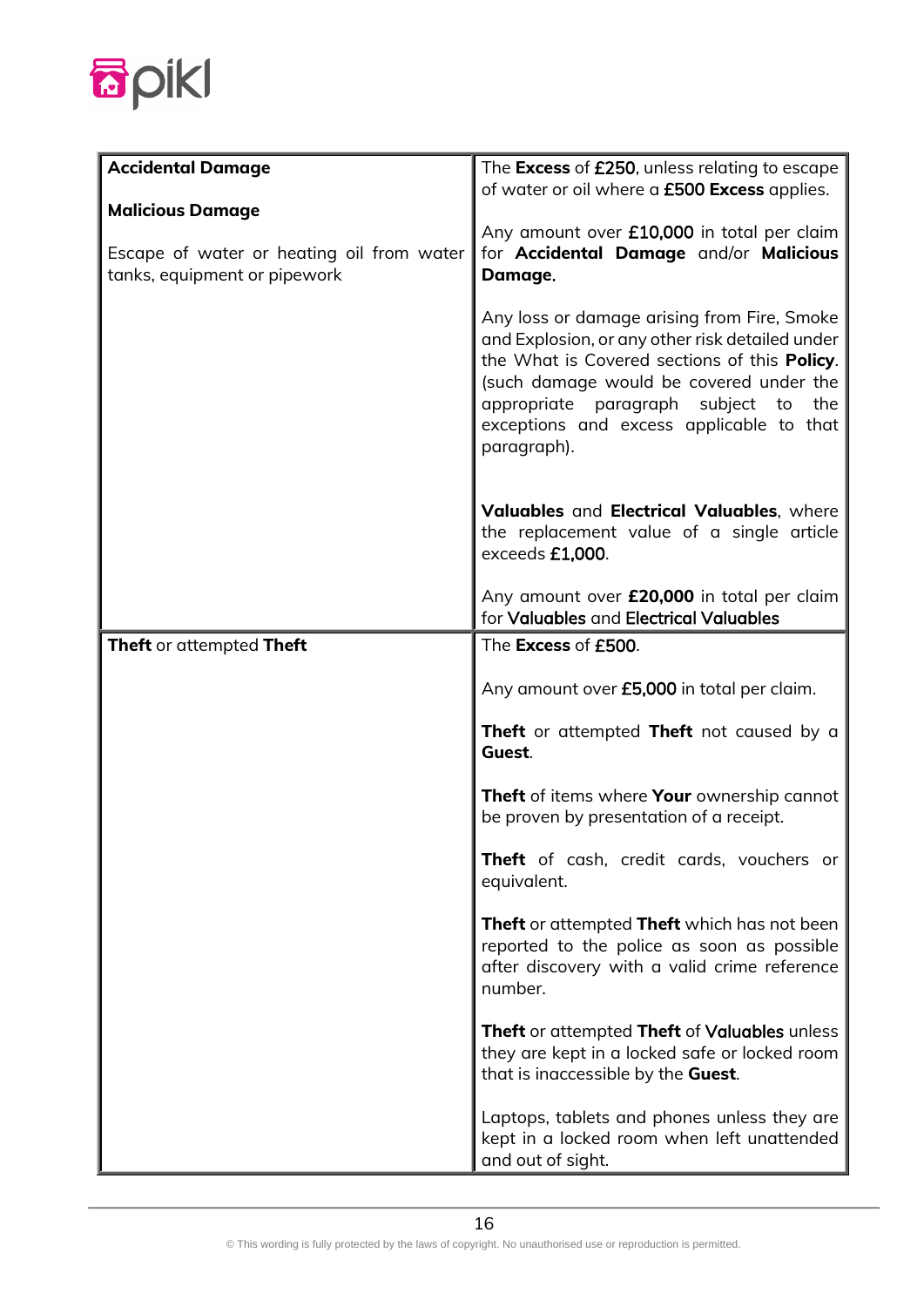

|                                                                                                                                                                                     | Valuables and Electrical Valuables left in<br>outbuildings, garages and the open.<br>Valuables and Electrical Valuables, where<br>the replacement value of a single article<br>exceeds £1,000.<br>Contents kept in outbuildings, garages or out<br>in the open whose value exceeds £200. |
|-------------------------------------------------------------------------------------------------------------------------------------------------------------------------------------|------------------------------------------------------------------------------------------------------------------------------------------------------------------------------------------------------------------------------------------------------------------------------------------|
|                                                                                                                                                                                     | <b>Contents</b> which are stolen, fraudulent,<br>counterfeit, invalid or to which the Host is not<br>entitled for any reason.                                                                                                                                                            |
| Damage to <b>Contents</b> in the <b>Insured Property</b><br>as a result of emergency services attending<br>the Insured Property to mitigate Damage or<br>provide medical assistance | The Excess of £250.<br>Any amount over £5,000 in total per claim.                                                                                                                                                                                                                        |
| Damage to <b>Contents</b> and the cost<br>of<br>fumigation services that occurs<br>due<br>to<br>infestation of pests where the infestation is<br>attributable to the <b>Guest</b>   | The Excess of £150.<br>Any amount over £1,000 in total per claim.                                                                                                                                                                                                                        |
| Fatal injury to You taking place at the Insured<br>premises and being caused as a direct<br>consequence of Hosting Activities                                                       | Any amount above £10,000 for each Insured<br>person.<br>Ongoing medical conditions.<br>Where the cause of the fatal injury cannot be<br>attributed to a single accidental event.                                                                                                         |

#### **How much we will pay**

The most **We** will pay for any one event or series of events is the amount shown in the relevant section.

**Policy** limits are contained within this **Policy** document.

If the **Insured Property** have not been maintained in a good state of repair, **We** will make a deduction for wear and tear. **We** will not pay for the cost of replacing or repairing any undamaged part(s) of the **Insured Property**.

#### Other costs

**We** will pay the following necessary and reasonable costs and expenses that **You** incur in rebuilding or repairing following **Guest** Damage insured by this section: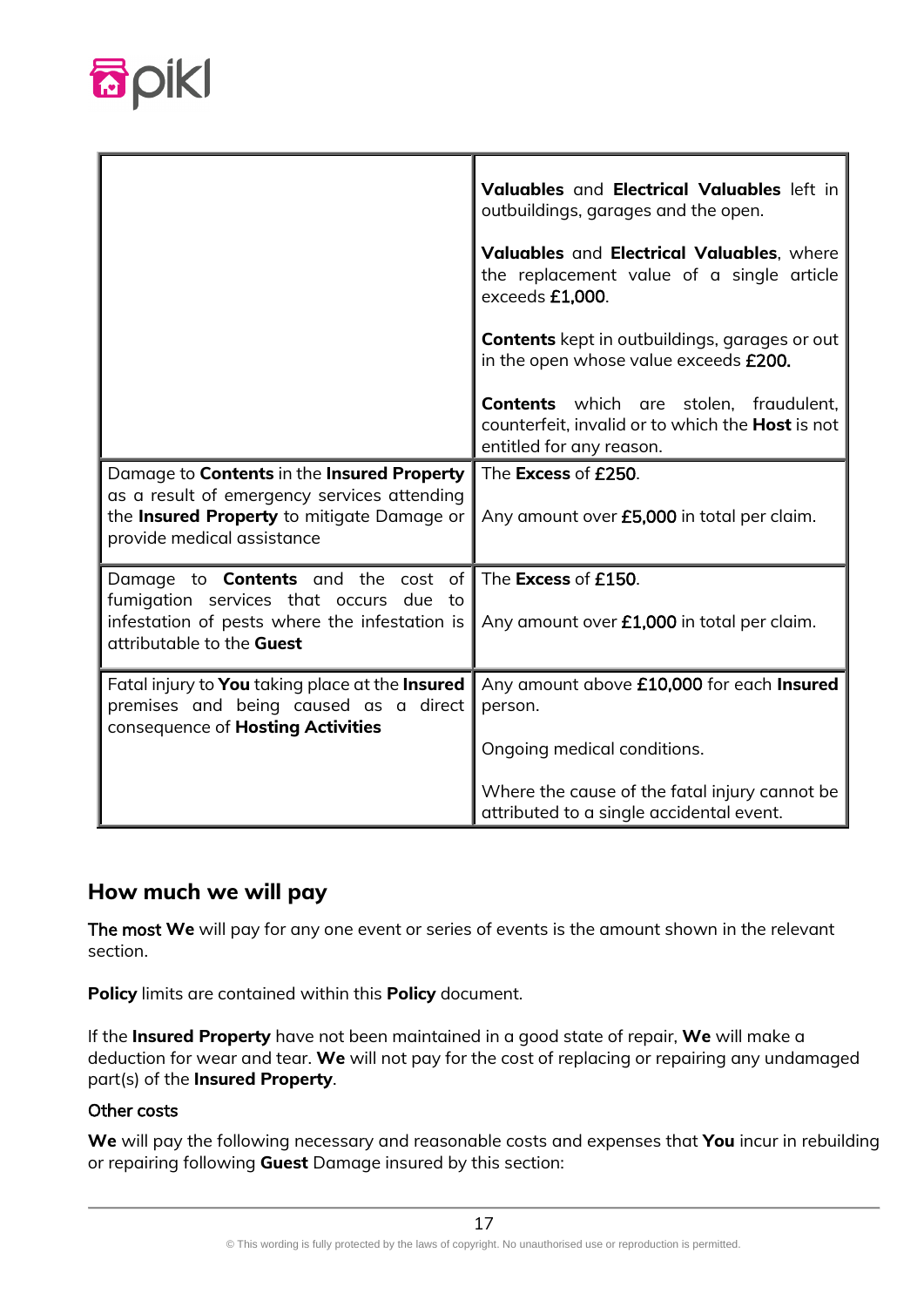

- the cost of dismantling, demolishing, shoring up or propping up any part of the **Insured Property**;
- the cost of complying with any statutory or local authority requirement regarding the damaged part of the **Insured Property**, unless notice of such requirement was served before the Damage and provided the **Insured Property** were originally built according to any government and local authority regulations in force at the time;
- the fees of architect, surveyors or consulting engineers;

**We** will not pay for the cost of preparing a claim.

#### In regard to **Contents**, at **Our** option **We** will:

- 1) replace or repair, or
- 2) make a cash settlement for lost or damaged **Contents** after making an allowance for wear and tear.

For carpets which are only damaged in one clearly defined area **We** will only pay for the cost of replacing that area. **We** will not pay for any loss of value to any item which **We** have repaired or replaced.

**We** will not pay for the cost of replacing or repairing any undamaged **Contents**. **We** will not pay for the cost of replacing or repairing any undamaged items which form part of a pair, set, suite or part of a common design.

Any payments **We** make will take into account any money that **Your** Host has obtained from a **Guest**. **We** will not make any payment under this **Policy** unless **Your Host** has received payment from the **Guest(s)** for the booking. If a deposit has been taken from the **Guest(s)**, **We** will deduct the deposit amount from the claim total.

**We** may take proceedings at **Our** own expense but in **Your**s and/or the Host's name to recover any sums paid under this **Policy**. If **You** or the **Host** has any other insurance which covers the same Loss, Damage or liability, **We** will not make any payment under this **Policy** until all cover under the other policy is exhausted. **You** will need to prove that **Guest** Damage occurred during a booking.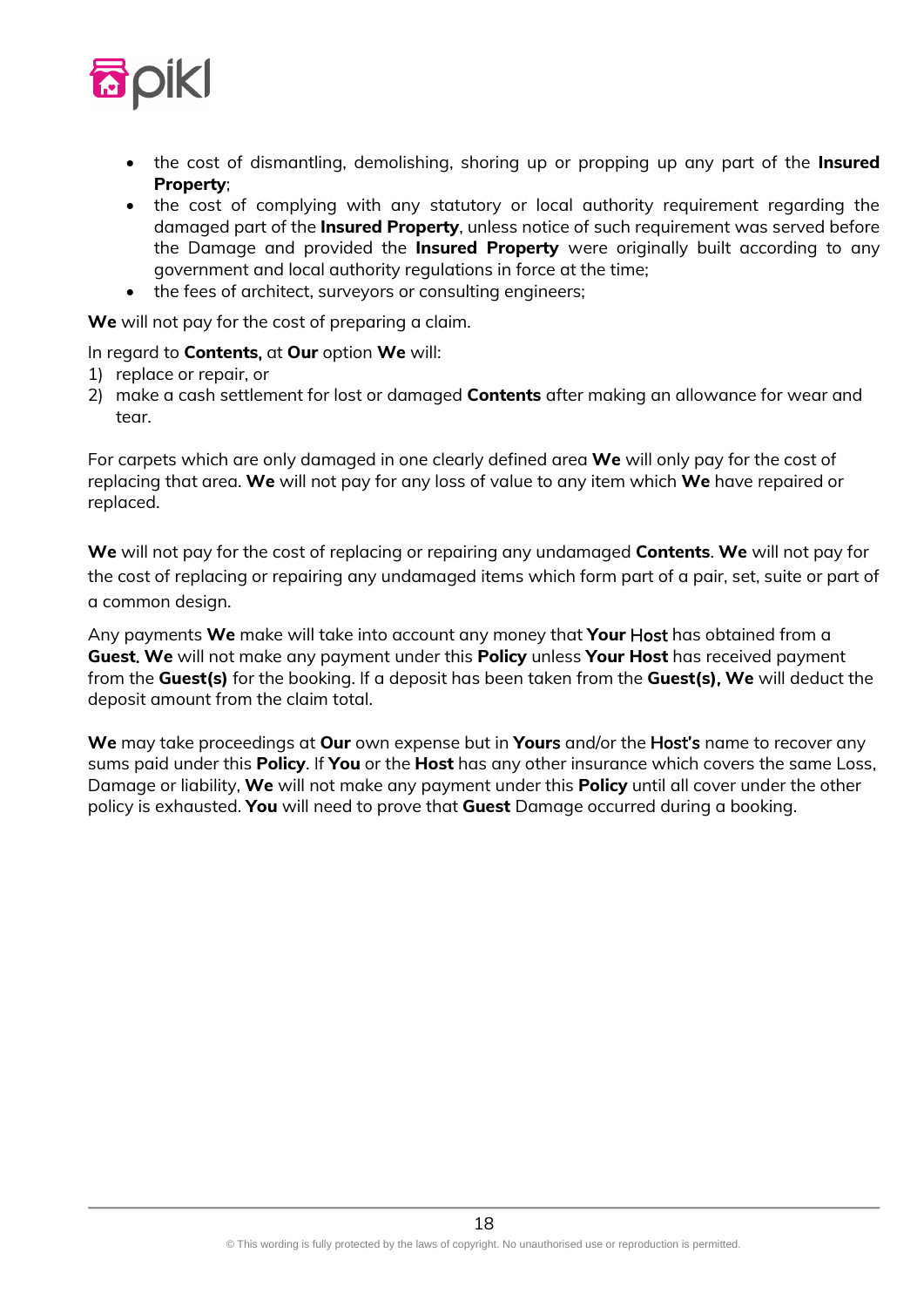

# **Section 3: Electric and Hybrid Home Charging Units**

**We** will provide the following cover for **Charging Points** which **You** are responsible for and which are permitted to be used as part of **Your Hosting Activity,** during a **Valid Booking**, where it is located at the **Insured Property ,** up to a maximum sum insured of £1500.

| What is covered                                                          | What is not covered                                                                                   |
|--------------------------------------------------------------------------|-------------------------------------------------------------------------------------------------------|
| <b>Accidental Damage to the Charging</b><br>Points caused by the Guests. | Any event caused by the incorrect use of the<br><b>Charging Points by You.</b>                        |
| <b>Malicious Damage to the Charging Points</b><br>caused by the Guests.  | Any event caused by the improper<br>installation and/or maintenance of the<br><b>Charging Points.</b> |
| Theft of the <b>Charging Points</b> caused by<br>the Guests.             | Non-adherence to relevant local authority,<br>installation or legal quidelines and<br>requlations.    |

# **Section 4: Legal Liability**

This section covers compensation for:

- accidental loss of or damage to third party property or
- accidental **Bodily Injury** to a third party or the **Guest**

occurring during the **Period of Insurance** and a **Valid Booking** and arising as a direct result of **Hosting Activity**, including the use of Charging Points, for which **You** are legally responsible.

This **Policy** covers **You** for claims and/or compensation up to a maximum of £2,000,000 (including any legal costs) for each claim. All claims arising from the same original cause, a single source or a repeated or continuing act, incident or event will be regarded as one claim.

This section also covers reasonable legal costs and expenses incurred with **Our** prior agreement to defend a covered claim. Such costs are included within the limit shown above.

| <b>What is Covered</b> | <b>What is not Covered</b>                                                                                                                                                                                                                                                                                                                                                                                |
|------------------------|-----------------------------------------------------------------------------------------------------------------------------------------------------------------------------------------------------------------------------------------------------------------------------------------------------------------------------------------------------------------------------------------------------------|
| Claims for:            | The Excess of £250.                                                                                                                                                                                                                                                                                                                                                                                       |
| <b>Bodily Injury</b>   | Loss of or damage to third <b>Your</b> liability for damage to property of <b>Bodily Injury</b> to parties' properties; or <b>You, Your</b> family, <b>Your</b> employees or any other permanent resident at the <b>Insured Property</b> .<br>Liability resulting from Your profession or business,<br>except for <b>Hosting Activities</b> .<br>Liability from incorrect use of a Charging Point by You. |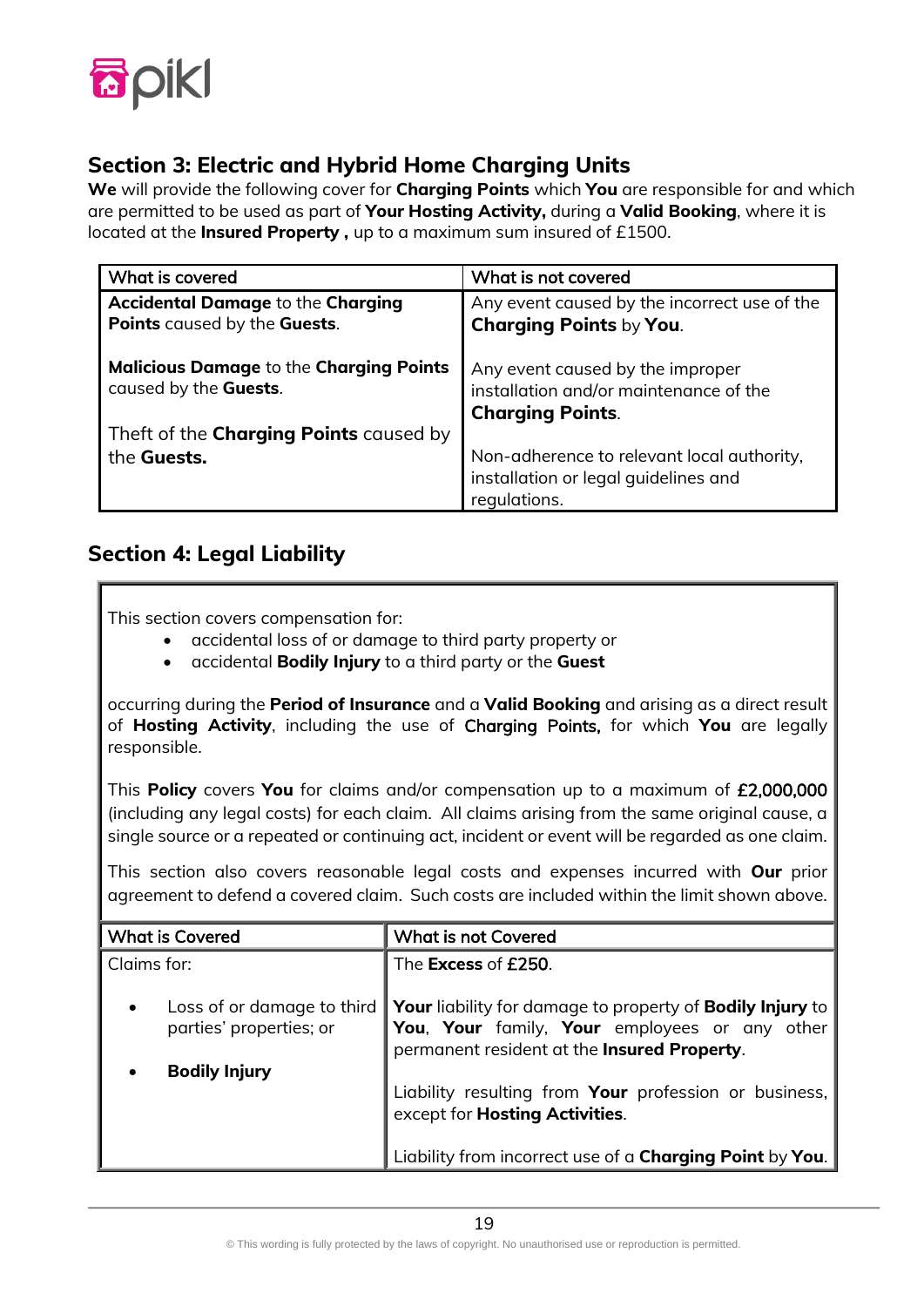

| Liability where a <b>Charging Point</b> has not been installed<br>or maintained inline with the manufacturer's guidelines.<br>Liability relating to <b>Charging Points</b> where You have                                                                           |
|---------------------------------------------------------------------------------------------------------------------------------------------------------------------------------------------------------------------------------------------------------------------|
| not adhered to the relevant local authority, legal<br>guidelines and regulations, manufacturer guidelines or<br>where the manufacturer and/or installer is liable for<br>damages under a guarantee or other insurance.                                              |
| Liability relating to <b>Charging Points</b> which are subject<br>to a product recall.                                                                                                                                                                              |
| Liability for any criminal or violent act by You, the Guest<br>or any other permanent resident at the Insured<br>Property.                                                                                                                                          |
| Claims arising out of You or Your employees doing<br>anything for or to a third party.                                                                                                                                                                              |
| Liability for injury caused by any animal, other than cats<br>or dogs. We will not in any event cover liability for injury<br>caused by any 'specially controlled dogs' under the<br>Dangerous Dogs Act 1991 or any similar or successor<br>legislation.            |
| Liability resulting from the use or ownership of:<br>Mechanically powered vehicles or trailers<br>$\bullet$<br>attached to such vehicles, except garden<br>machinery.<br>Powered hovercraft, watercraft and aircraft.<br>Remote controlled or pedestrian controlled |
| models including drones.<br>Animals of a dangerous species.<br>$\bullet$<br>Any horse for hunting, racing or polo.<br>Firearms, except airguns or sporting guns.<br>Lifts (other than a stair lift) in the Insured<br>Property.                                     |
| Liability for any type of pollution or contamination<br>unless this was caused by an accidental, sudden,<br>unexpected and unintended incident at the Insured<br>Property during the Hosting Activity.                                                              |
| Any liability that is caused by any act or omission of a<br>Guest where the Guest is also legally liable.                                                                                                                                                           |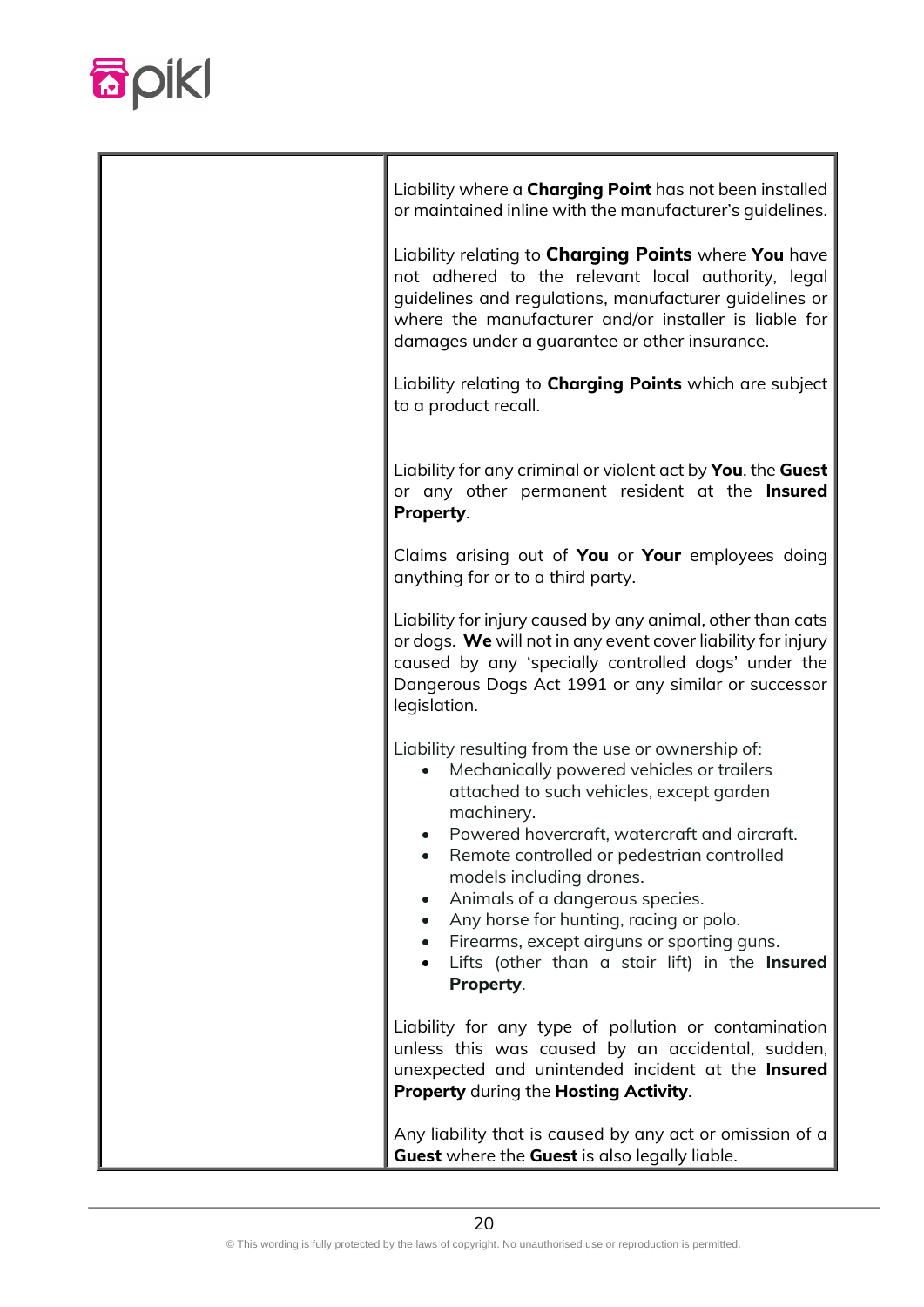

| Any liability relating to the provision or supply of food or<br>drink.                         |
|------------------------------------------------------------------------------------------------|
| Liability for or relating to the Theft of or Damage to the<br>property of a Guest.             |
| Any liability relating to, arising out of, or in connection<br>with the use of a swimming pool |
| Any liability relation to sporting equipment of any kind.                                      |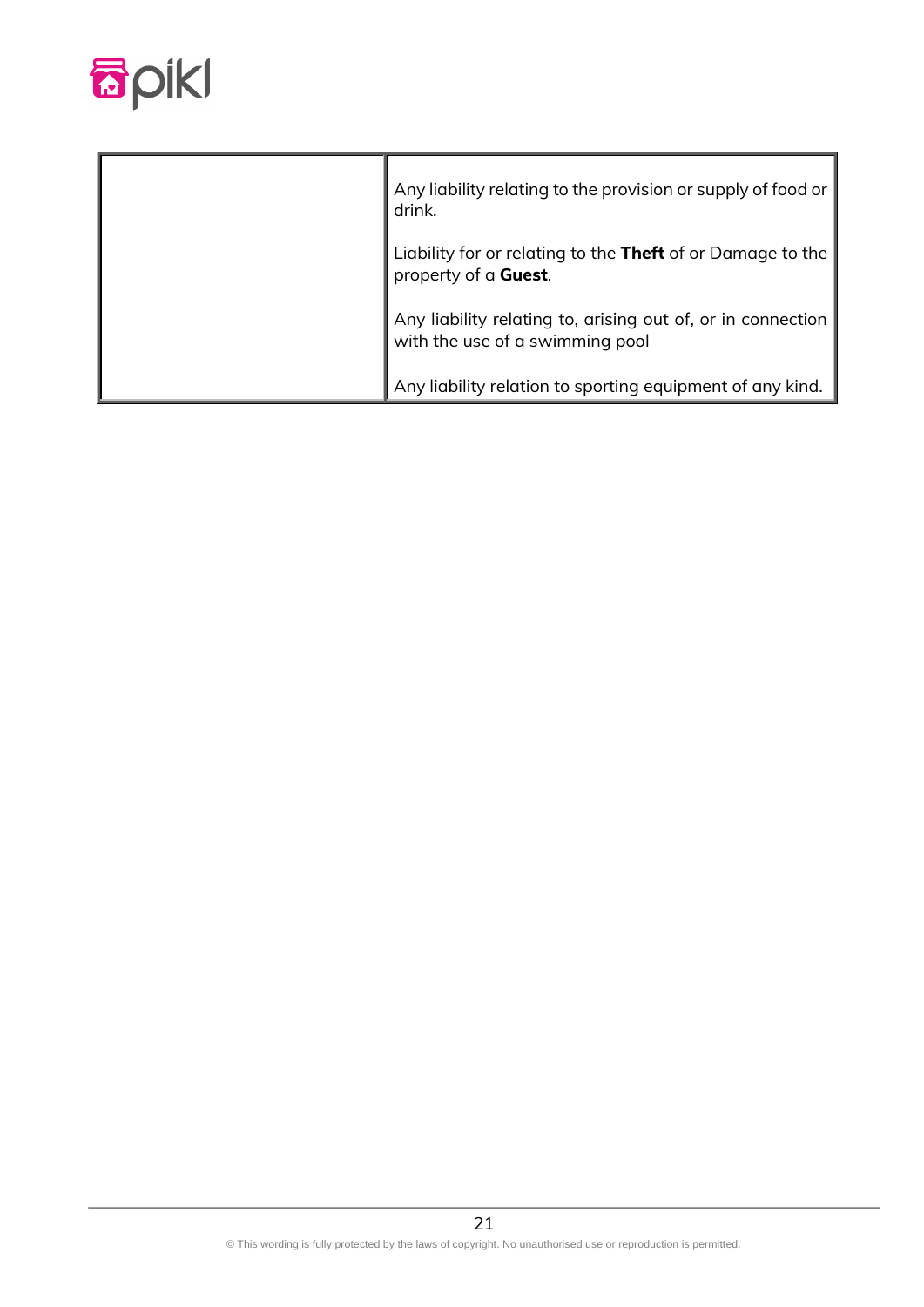

# Section 4: Legal Expenses

The **Insurer** for this section is detailed on **Your** schedule.

# **Definitions**

These definitions apply throughout this section only and are in addition to the definitions found on page 5. If a word or phrase has a defined meaning it will be highlighted in **bold** print and will have the same meaning wherever it is used. They will apply equally whether in the plural or singular.

#### **Appointed Adviser**: The

- solicitor, accountant, or other advisor (who is not a mediator), appointed by **Us** to act on behalf of the **Insured**
- mediator appointed by **Us** to provide impartial dispute resolution in relation to a claim accepted by **Us.**

**Collective Conditional Fee Agreement**: A legally enforceable agreement entered into on a common basis between the **Appointed Adviser** and **Us** to pay their professional fees on the basis of either

- 100% "no-win no-fee" or
- where discounted, that a discounted fee is payable.

**Conditional Fee Agreement**: A legally enforceable agreement between the **Insured** and the **Appointed Adviser** for paying their professional fees on the basis of either

- 100% "no-win no-fee" or
- where discounted, that a discounted fee is payable.

#### **Legal Costs and Expenses**:

- Reasonable legal costs and disbursements reasonably and proportionately incurred by the **Appointed Adviser** on the standard basis and agreed in advance by **Us**. The term "standard basis" can be found within the Courts' Civil Procedure Rules Part 44
- In civil claims, other side's costs, fees and disbursements where the **Insured** has been ordered to pay them or pays them with **Our** agreement
- Reasonable accountancy fees reasonably incurred under **Insured** event 4 Tax by the **Appointed Advisor** and agreed by **Us** in advance.

#### **Reasonable Prospects of Success**:

- Other than as set out below, a greater than 50% chance of the **Insured** successfully pursuing or defending the claim and, if the **Insured** is seeking Damages or compensation, a greater than 50% chance of enforcing any judgment that might be obtained. Under **Insured** event 1 Contract, there must be a greater than 50% chance of successfully defending the claim in its entirety
- In all claims involving an appeal, a greater than 50% chance of the **Insured** being successful.

Where it has been determined that reasonable prospects of success as set out above do not exist, the **Insured** shall be liable to pay any legal costs incurred should they pursue or defend their claim irrespective of the outcome.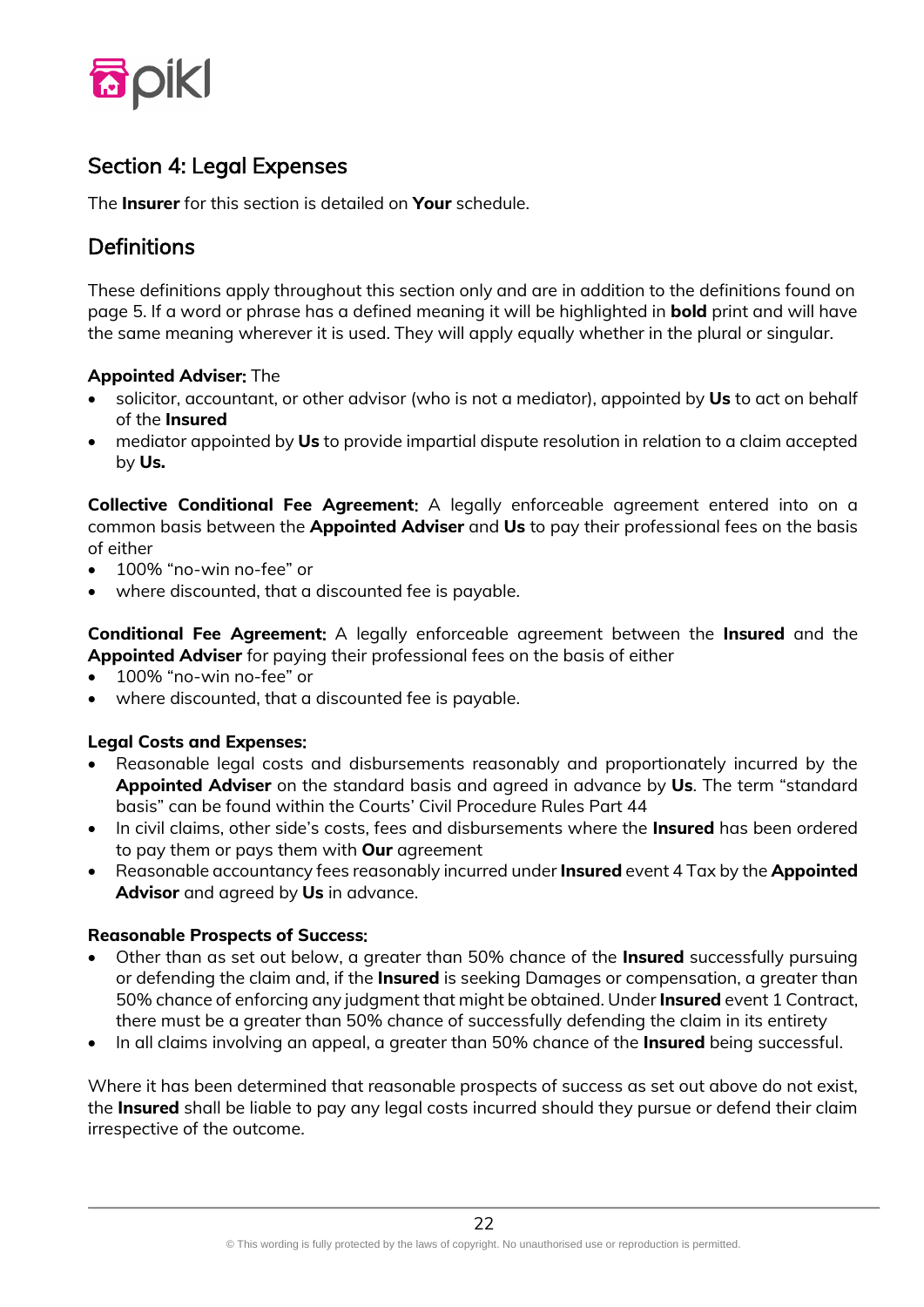

**Territorial Limits**: The United Kingdom, Channel Islands and Isle of Man.

**We**/**Us**/**Our**: The **Insurer** of this section as detailed on **Your Policy** schedule.

**You/Your/Insured**: The person or persons named on the **Policy** schedule

## Insured incidents

This insurance covers **Your** Legal Costs and Expenses arising from the following **Insured** Events

Following an **Insured** Event, the **Insurer** will pay **Legal Costs and Expenses** up to £50,000 (including the cost of appeals) for all claims related by time or originating cause, subject to all of the following requirements being met:

- 1. The **Insured** Event occurs within the **Territorial Limit**
- 2. The claim
	- a) always has **Reasonable Prospects of Success**
	- b) is reported to **Us**
		- i) during the **Period of Insurance**; and
		- ii) as soon as the **Insured** first becomes aware of circumstances which could give rise to a claim
- 3. Unless there is a conflict of interest, the **Insured** always agree to use the **Appointed Advisor** chosen by **Us** in any claim before proceedings have been or need to be issued
- 4. Any dispute will be dealt with through mediation or by a court, tribunal, Advisory Conciliation and Arbitration Service or a relevant regulatory body agreed with **Us** within the **Territorial Limit**

**We** consider that a claim has been reported to **Us** when **We** have received the **Insured's** fully completed claim form

Where the **Insured** is seeking financial remedy and the cost of pursuing the **Insured's** claim is likely to be more than the any award of damages, the **Insurer** will not pay more than the value of the likely award.

| <b>What is Covered</b>                                                                                                                                                                                  | <b>What is not Covered</b>                                                                                                                                                                                                                                                                                                               |
|---------------------------------------------------------------------------------------------------------------------------------------------------------------------------------------------------------|------------------------------------------------------------------------------------------------------------------------------------------------------------------------------------------------------------------------------------------------------------------------------------------------------------------------------------------|
| Contract<br>A dispute arising out of an<br>agreement or alleged agreement<br>which has been entered into by the<br><b>Insured</b> for:<br>buying or hiring consumer<br>(a)<br>goods or services for the | Any claim arising from or relating to:<br>the Insured's business activities, trade, venture for<br>$\bullet$<br>gain, profession or employment, other than<br><b>Hosting Activity</b><br>a dispute with a tenant or leasee where the<br>$\bullet$<br><b>Insured</b> is the landlord or lessor and the tenant or<br>leasee is not a Guest |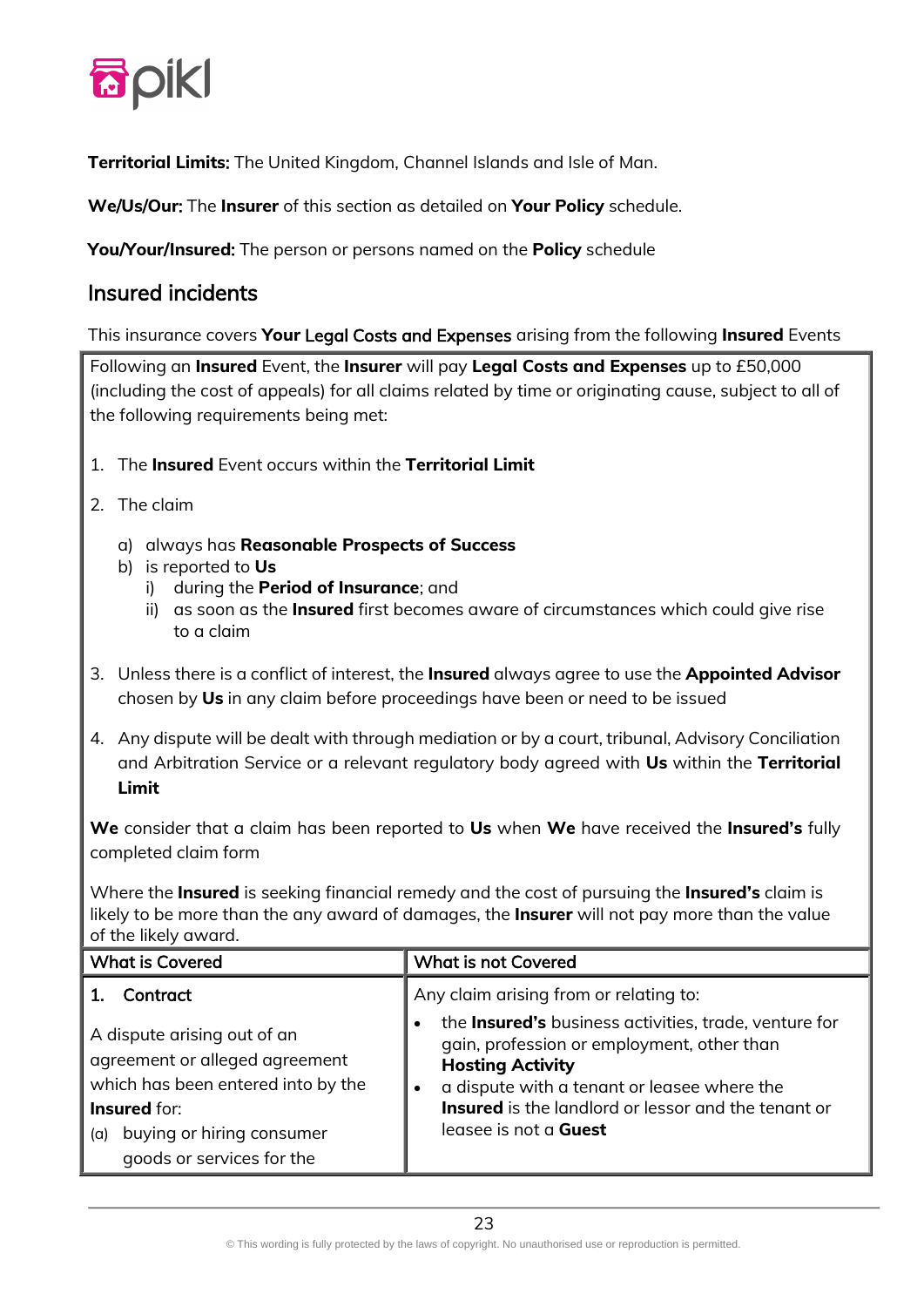

| Insured Property that the<br><b>Insured</b> has let or intends to let<br>to Guests<br>privately selling goods<br>(b)                                                                            | loans, mortgages, pensions, or any other banking,<br>life or long-term insurance products, savings or<br>investments<br>a contract involving a motor vehicle<br>a settlement due under an insurance policy<br>construction work, or designing, converting or<br>extending any <b>Building</b> where the contract value<br>exceeds £6,000 including VAT.                                                                                                                                                                                                                                             |
|-------------------------------------------------------------------------------------------------------------------------------------------------------------------------------------------------|-----------------------------------------------------------------------------------------------------------------------------------------------------------------------------------------------------------------------------------------------------------------------------------------------------------------------------------------------------------------------------------------------------------------------------------------------------------------------------------------------------------------------------------------------------------------------------------------------------|
| Repossession<br>2.<br>An action to evict a Guest from Your<br>Insured Property after their agreed<br>period of stay                                                                             | Any claim arising from or relating to:<br>a contract entered into by an <b>Insured</b> , other than a<br>written short let agreement with Your Guest<br>a dispute with any party other than the Guest.                                                                                                                                                                                                                                                                                                                                                                                              |
| 3.<br>Personal Injury<br>A sudden event where the actions or<br>inactions of a Guest directly cause<br>the Insured physical Bodily Injury or<br>death                                           | Any claim arising from or relating to:<br>a condition, illness or disease which develops<br>gradually or over time<br>mental injury, nervous shock, depression or<br>psychological symptoms where the Insured has<br>not sustained physical Bodily Injury<br>defending any claim other than an appeal.                                                                                                                                                                                                                                                                                              |
| Tax<br>4.<br>A formal enquiry into the Insured's<br>personal tax affairs provided that all<br>returns are complete and have been<br>submitted<br>within<br>the<br>legal<br>timescales permitted | Any claim arising from or relating to:<br>tax returns where HMRC imposing a penalty, or<br>which contain careless and/or deliberate<br>misstatements or non-disclosure of income<br>a business or venture for gain of the Insured,<br>other than Hosting Activity<br>circumstances where the Disclosure of Tax<br>Avoidance Scheme Regulations apply or should<br>apply to the <b>Insured's</b> financial arrangements<br>any enquiry that concerns assets, monies or<br>wealth outside of Great Britain and Northern<br>Ireland<br>an investigation by the Fraud Investigation Service<br>of HMRC. |

# Legal Expenses Exclusions

The exclusions below apply to this section in addition to General exclusions on page 9.

The **Insured** is not covered for any claim arising from or relating to: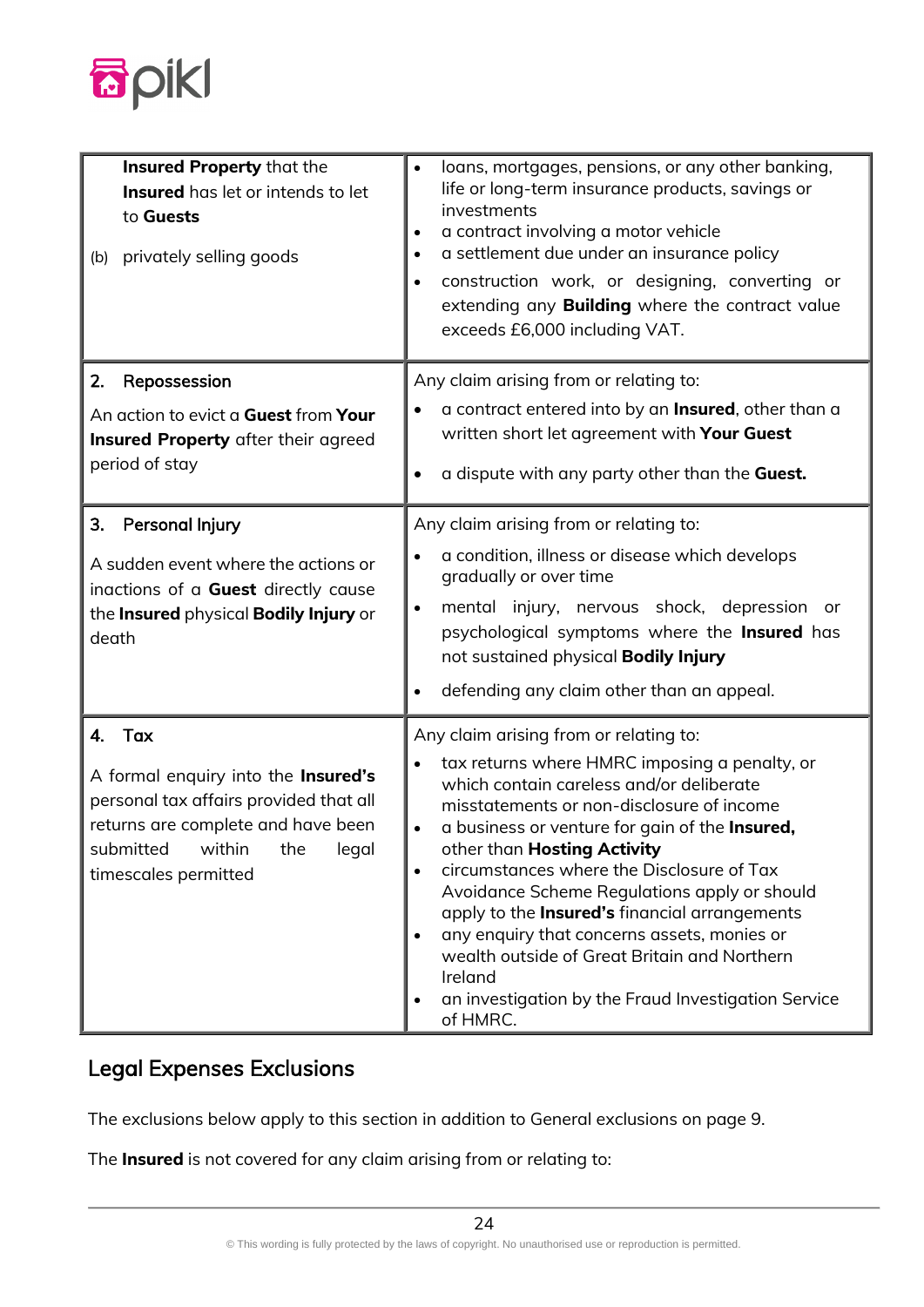

- 1. **Legal Costs and Expenses** incurred without **Our** consent
- 2. any actual or alleged act or omission or dispute happening before, or existing at the start of the **Policy** and which the **Insured** believed or ought reasonably to have believed could have led to a claim under this section
- 3. an amount below £100
- 4. an allegation against the **Insured** involving:
	- a. assault, violence, or dishonesty, malicious falsehood or defamation
	- b. indecent or obscene materials
	- c. the use of alcohol or its unauthorised or unregulated manufacture, unlicensed dealing in alcohol or dealing in or using illegal drugs
	- d. illegal immigration
	- e. money laundering or bribery offences, breaches of international sanctions, fraud, or any other financial crime activities
- 5. a dispute between the **Insured's** family members
- 6. an **Insured's** deliberate or reckless act
- 7. a judicial review
- 8. a dispute arising from or relating to clinical negligence
- 9. a dispute with **Us** not dealt with under the Disputes Condition, or the **Insurer** or the company that sold this **Policy**
- 10. a group litigation order
- 11. material Loss to the extent that the **Insured** is covered for the Loss by an internet accommodation hosting platform's indemnity insurance
- 12. The **Insurer** will not pay any fines, penalties or compensation awarded against the **Insured**.

# **Conditions**

The following conditions apply to this section in addition to General Conditions.

Where the **Insurer**'s risk is affected by the **Insured's** failure to keep to these conditions the **Insurer** can cancel this section of **Your Policy**, refuse a claim or withdraw from an ongoing claim. The **Insurer** also reserves the right to recover **Legal Costs and Expenses** from the **Insured** if this happens.

#### 1. **Your** Responsibilities

#### An **Insured** must

- a) tell the **Insurer** immediately of anything that may make it more costly or difficult for the **Appointed Advisor** to resolve the claim in the **Insured's** favour
- b) cooperate fully with **Us**, give the **Appointed Advisor** any instructions **We** require, and keep them updated with the progress of the claim and not hinder them
- c) take reasonable steps to claim back **Legal Costs and Expenses** and, where recovered, pay them to the **Insurer**
- d) keep **Legal Costs and Expenses** as low as possible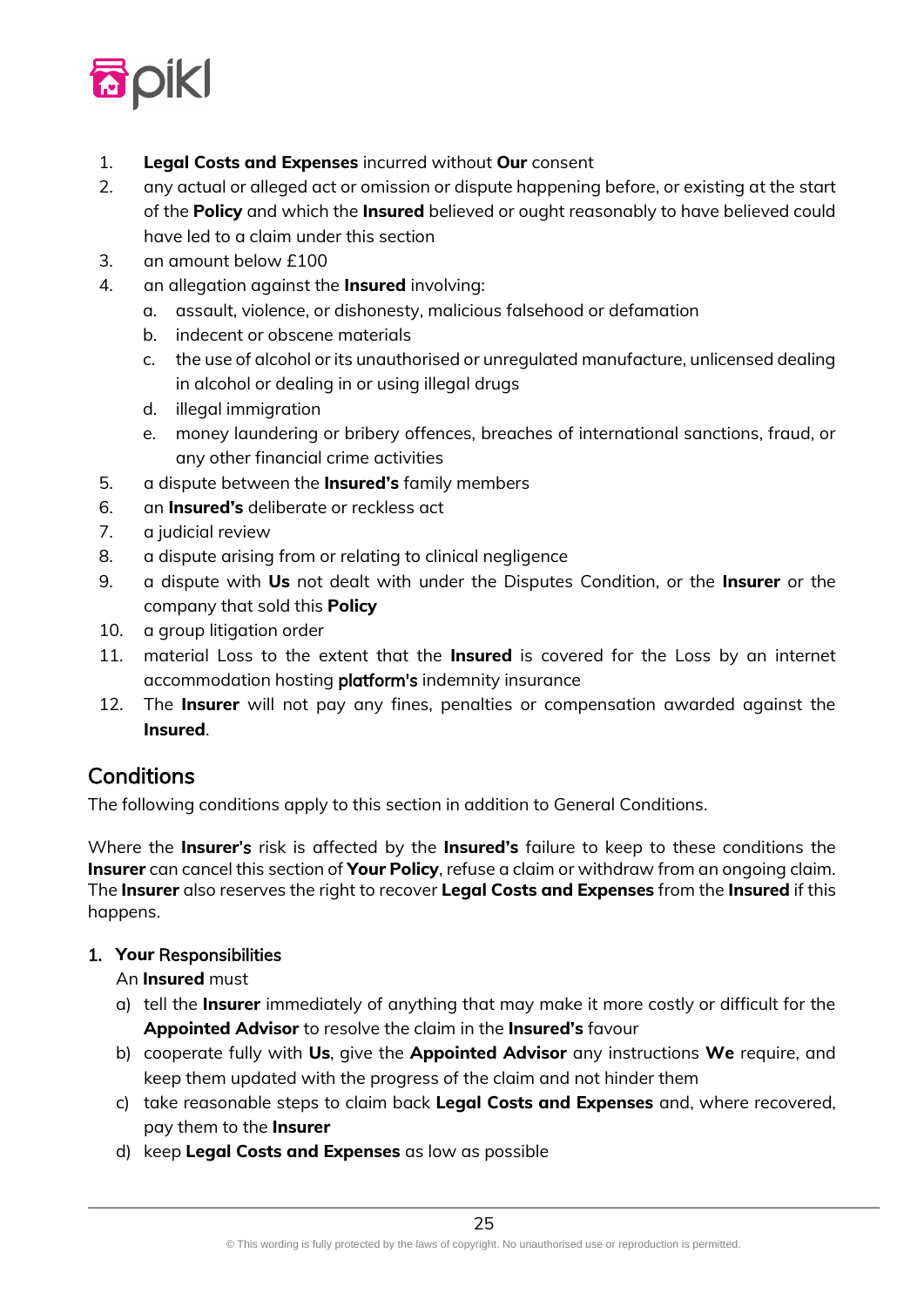

e) allow the **Insurer** at any time to take over any claim and conduct in the **Insured's** name, any claim

#### 2. Freedom to choose an appointed advisor

- a) In certain circumstances as set out in 2b) below the **Insured** may choose an **Appointed Advisor**. In all other cases no right exists and **We** shall choose the **Appointed Advisor**
- b) If
	- i) a suitably qualified advisor considers that it has become necessary to issue proceedings
		- or proceedings are issued against an **Insured**, or
	- ii) there is a conflict of interest
	- the **Insured** may choose a qualified **Appointed Advisor**
- c) Where the **Insured** wishes to exercise the right to choose, the **Insured** must write to with their preferred representative's contact details and cost
- d) Where the **Insured** chooses to use their preferred representative, the **Insurer** will not pay more than **We** agree to pay a solicitor from **Our** panel. (**Our** panel solicitor firms are chosen with care and **We** agree special terms with them which may be less than the rates available from other firms.)
- e) If the **Insured** dismisses the **Appointed Advisor** without good reason, or withdraws from the claim without **Our** written agreement, or if the **Appointed Advisor** refuses with good reason to continue acting for the **Insured**, the **Insurer**'s liability in respect of that claim will end immediately
- f) In respect of a claim under **Insured** Events 1 Contract or 3 Personal Injury, the **Insured** must enter into a **Conditional Fee Agreement** (unless the **Appointed Advisor** has entered into a **Collective Conditional Fee Agreement**), where legally permitted

#### 3. Consent

- a) The **Insured** must agree to **Us** having sight of the **Appointed Advisor's** file relating to the **Insured's** claim. The **Insured** is considered to have provided consent to **Us** or **Our** appointed a**gent** to have sight of their file for auditing and quality control purposes
- b) An **Insured** must have **Your** agreement to claim under this section

#### 4. Settlement

- a) The **Insurer** can settle the claim by paying the reasonable value of the **Insured's** claim
- b) The **Insured** must not negotiate or settle the claim without **Our** written agreement
- c) If the **Insured** refuses to settle the claim following advice to do so from the **Appointed Advisor**, the **Insurer** reserves the right to refuse to pay further costs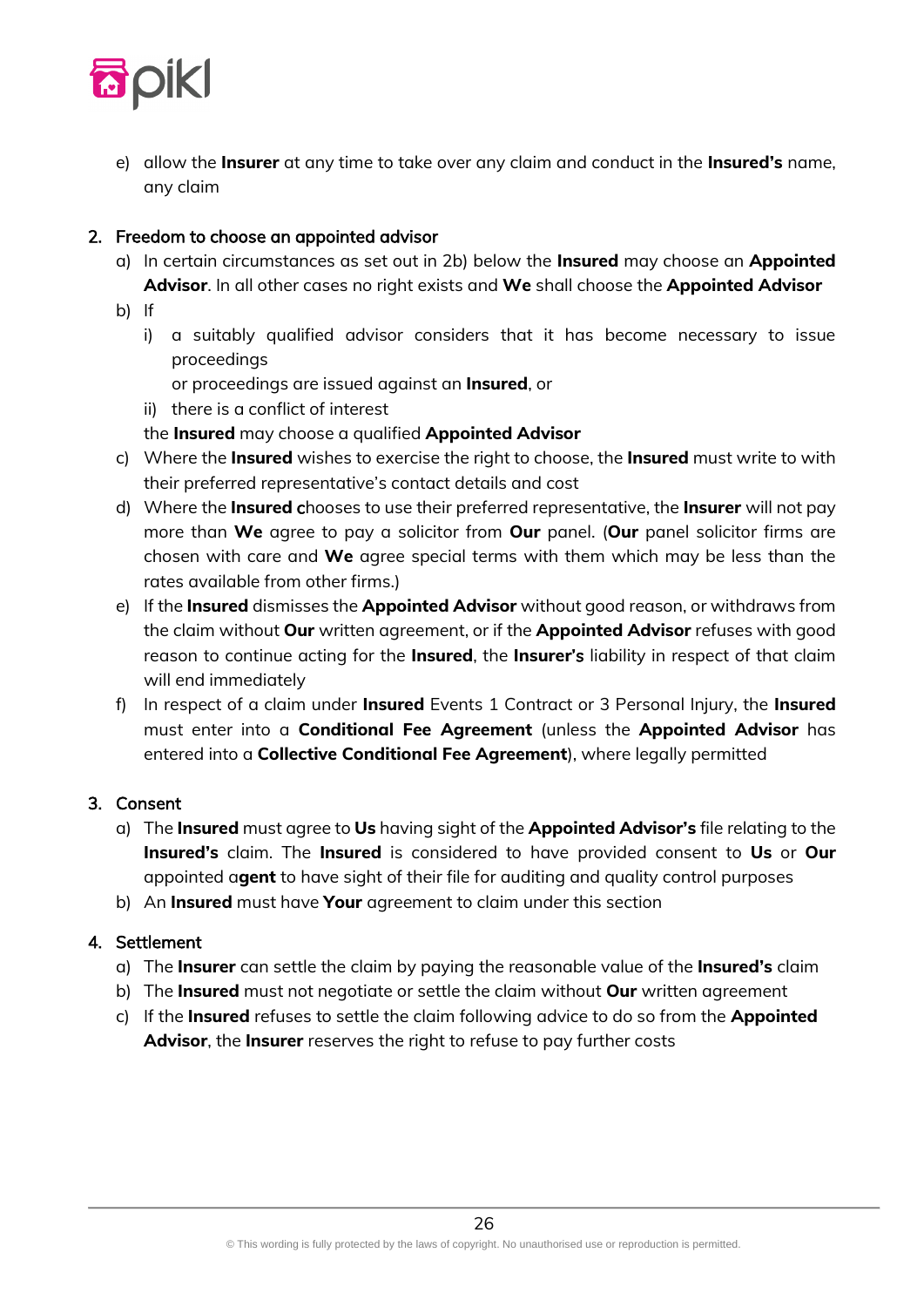

#### 5. Barrister's Opinion

**We** may require the **Insured** to obtain and pay for an opinion from a barrister if a dispute arises regarding the merits or value of the claim. If the opinion supports the **Insured**, then the **Insurer** will reimburse the reasonable costs of that opinion. If that opinion conflicts with advice obtained by **Us**, then the **Insurer** will pay for a final opinion which will be binding on the **Insured** and **Us**. This does not affect the **Insured's** right in the Disputes Condition below

#### 6. Disputes

If any dispute between the **Insured** and **Us** arises from this section, the **Insured** can make a complaint to **Us** as described on **Your** schedule and **We** will try to resolve the matter. If **We** are unable to satisfy the **Insured's** concerns the **Insured** can ask the Financial Ombudsman Service to arbitrate over the complaint

#### 7. Other Insurance

The **Insurer** will not pay more than their fair share (rateable proportion) for any claim covered by another **Policy**, or any claim that would have been covered by any other policy if this **Policy** did not exist

#### 8. Fraudulent Claims and Claims Tainted by Dishonesty

- a) If an **Insured** makes any claim which is fraudulent or false, this section of the **Policy** shall become void and all benefit under it will be lost
- b) An **Insured** shall at all times be entirely truthful and open in any evidence, disclosure or statement they give and shall act with complete honesty and integrity throughout. Where, on the balance of probabilities and having considered carefully all the facts of the claim, it appears that the **Insured** has breached this condition and that the breach has:
	- 1. affected **Our** assessment of **Reasonable Prospects of Success**, and/or
	- 2. prejudiced any part the outcome of the **Insured's** claim

the **Insurer** shall have no liability for **Legal Costs and Expenses** incurred from the date of the **Insured's** breach

#### 9. Acts of Parliament

All legal instruments, bodies and rules referred to within this section shall include the equivalent in Wales, Scotland, Northern Ireland, the Isle of Man and the Channel Islands and any subsequent amendment or replacement legislation

#### **Helplines**

The services under this Section are available to **You** during the **Period of Insurance**.

All helplines are subject to fair and reasonable use. The level of fair usage will depend on individual circumstances. However, if **Our** advisors consider that **Your** helpline usage is becoming excessive, they will tell **You**. If following that warning usage is not reduced to a more reasonable level, **We** can refuse to accept further calls.

Legal and Tax Advice - Please call 0344 571 7978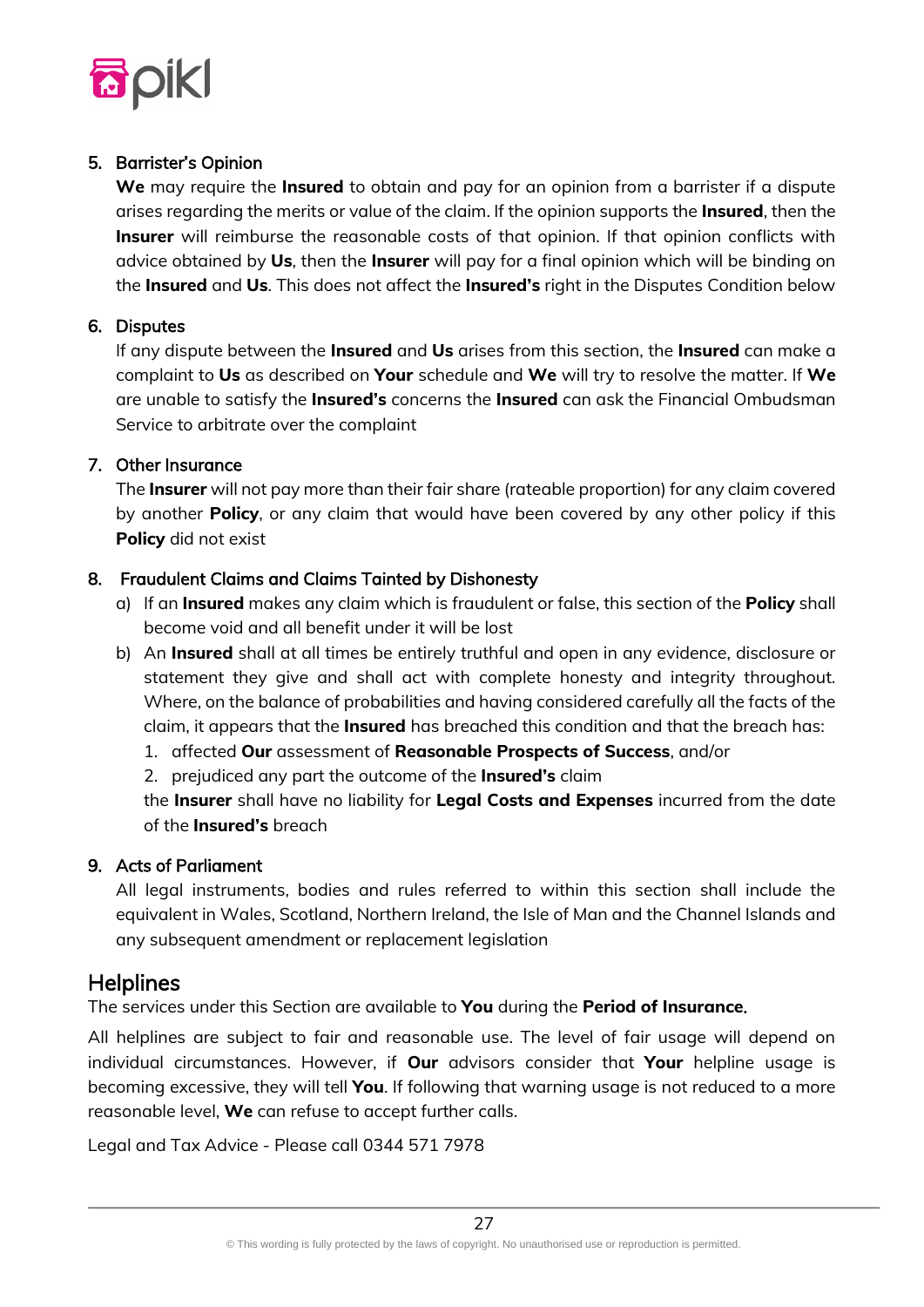

If **You** have a legal or tax problem **We** recommend that **You** call **Our** confidential legal and tax advice helpline. Legal advice is available 24 hours a day, 365 days of the year, and tax advice is available between 9am and 5pm on weekdays (except bank holidays). **We** give advice about personal legal matters (including **Hosting Activity**) within UK and EU law or personal tax matters within the UK. **Your** query will be dealt with by a qualified specialist who is experienced in handling legal and tax-related matters. Use of this service does not constitute reporting of a claim